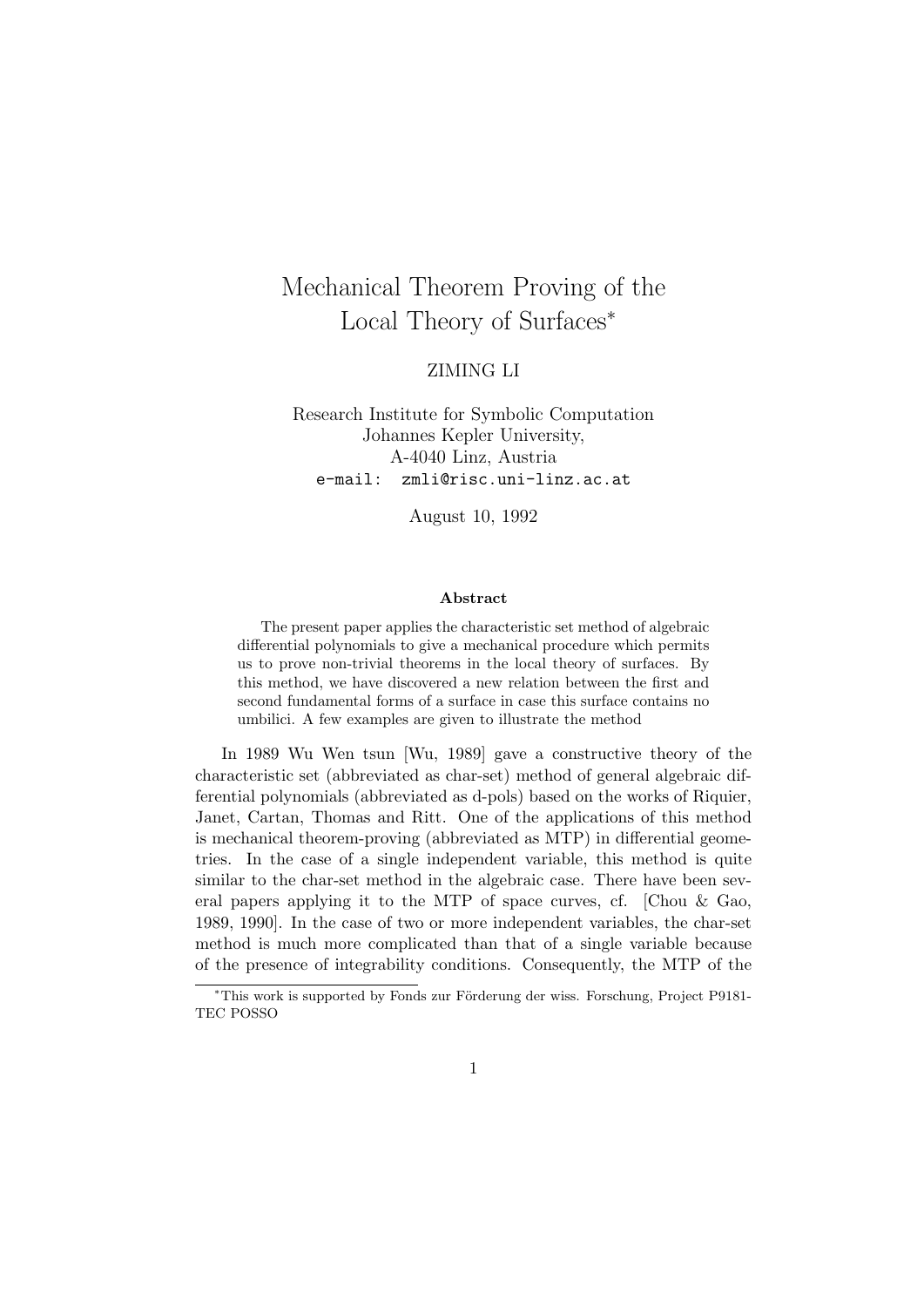surface theory becomes rather difficult in practice since the computation of integrability conditions is costly. However, as shown in the rest of this paper, some non-trivial theorems can still be proved mechanically by this method when we translate geometric statements by means of the frames on surfaces.

The paper is organized as follows In Section 1 we give a brief description of the char-set method of d-pols. For more details, please refer to [Wu, 1989] and [Wu, 1991]. In Section 2 some experiments and results of studying the fundamental equations of surface are given. In Section 3 we illustrate this method by means of three examples.

# 1 A survey of the char-set algorithm of algebraic differential polynomials

We assume that the following polynomials involve two independent variables  $u$  and  $v$ . In fact, all of statements in this section can be extended to any finite number of variables.

#### 1.1 Ordering of indeterminates

Let  $K$  be an algebraic field of characteristic 0 which admits two operations of differentiation, that is, each element  $a$  of  $K$  has two partial derivatives  $\frac{\partial a}{\partial u}$  and  $\frac{\partial a}{\partial v}$ . These symbols may merely distinguish the derivatives. Each of the two operations satisfies, for any  $a, b \in K$ ,

$$
\frac{\partial(a+b)}{\partial u} = \frac{\partial a}{\partial u} + \frac{\partial b}{\partial u},
$$

$$
\frac{\partial ab}{\partial u} = \frac{\partial a}{\partial u}b + \frac{\partial b}{\partial u}a,
$$

where  $u$  can be replaced by  $v$ , and

$$
\frac{\partial}{\partial v}\frac{\partial a}{\partial u} = \frac{\partial}{\partial u}\frac{\partial a}{\partial v}.
$$

K is called a *differential field*. For example, K may be  $\mathbf{Q}(u, v)$ , the field of rational functions in  $u$  and  $v$ .

We use indeterminates  $X_1, X_2, ..., X_n$ . With each  $X_k$  are associated symbols

$$
\frac{\partial^{i+j}X_k}{\partial u^i \partial v^j},
$$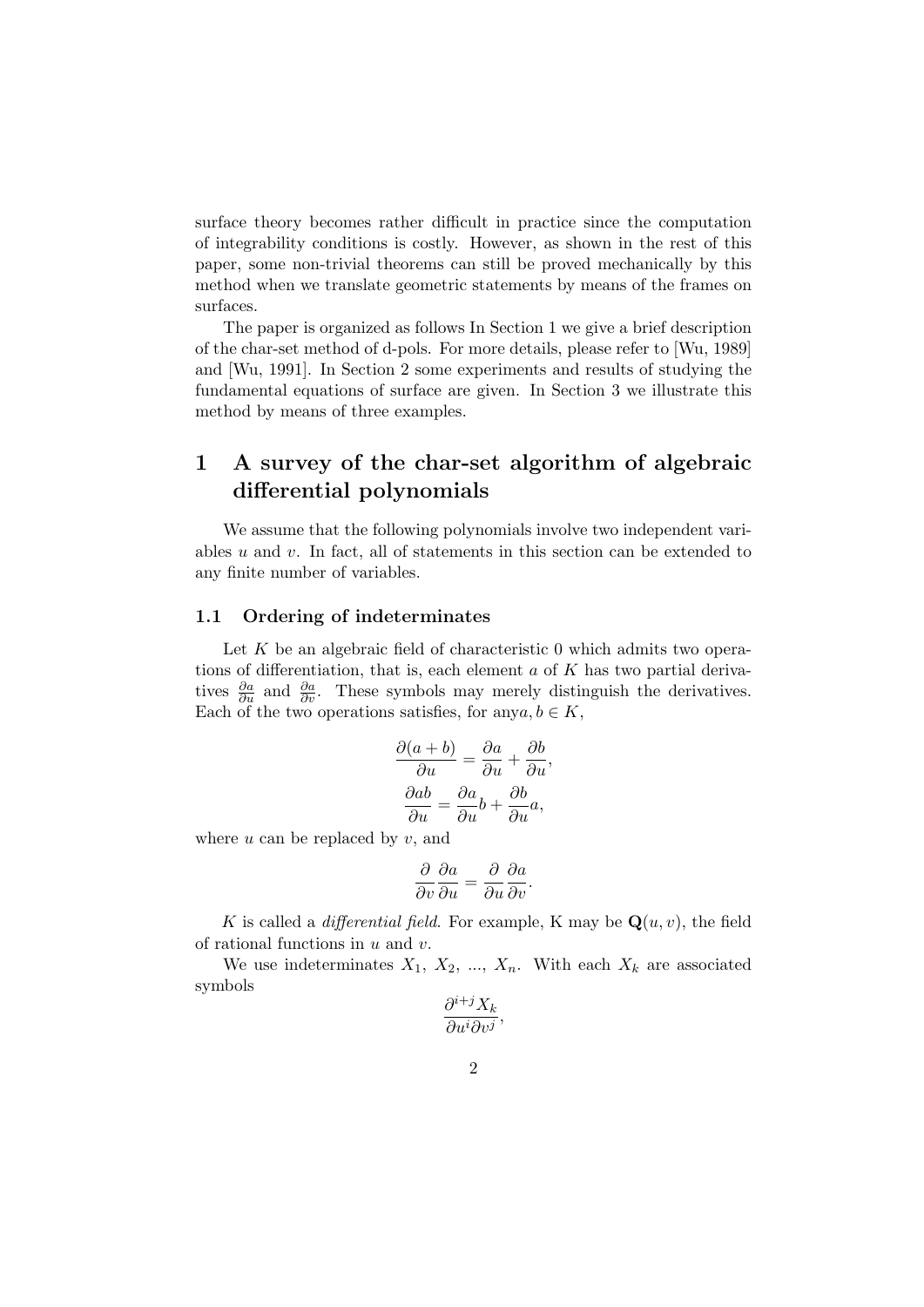where  $i$  and  $j$  are non-negative integers. These are the partial derivatives of  $X_k$ .

K being given, a d-pol is a polynomial in the derivatives of  $X_1, X_2, ..., X_n$ with coefficients over  $K$ . We can then introduce partial differentiations satisfying the ordinary rules in the calculus. It is easy to see that the set of all d-pols with ordinary algebraic and differential operations forms a differential polynomial ring which we will denote by  $K\{X_1, X_2, ..., X_n\}.$ 

**Notation.** For brevity, we denote the partial derivative  $\frac{\partial^{i+j}X_k}{\partial u^i \partial v^j}$  by  $\partial_{\delta}X_k$ in which  $\delta = (i, j)$ .

Let  $\Delta$  be the set  $\{\partial_{\delta} | \delta = (i, j), i \text{ and } j \text{ are non-negative integers}\}.$ The set  $\Delta$  may be regarded as the free commutative monoid generated by  $\partial_{1,0}$  and  $\partial_{0,1}$  with an identity  $\partial_{0,0}$  and the composition of differentiations, namely,

$$
\partial_{i,j}\partial_{k,l} = \partial_{i+k,j+l}.
$$

In the remainder of this paper we shall write  $\partial_{ij}$  instead of  $\partial_{i,j}$ , for instance,  $\partial_{23}$  instead of  $\partial_{2,3}$  since no derivative appearing in this paper will have order more than 9.

**Definition 1.** Let  $\lt$  be an ordering on  $\Delta$  that is compatible with the monoid structure, i.e.

- 1.  $\partial_{00} < \partial_{lk}$  for all  $(l, k) \neq (0, 0)$ .
- 2.  $\partial_{\alpha} < \partial_{\beta}$  implies that  $\partial_{\delta} \partial_{\alpha} < \partial_{\delta} \partial_{\beta}$  for all  $\partial_{\alpha}, \partial_{\beta}, \partial_{\delta} \in \Delta$ .

We call such an ordering  $\lt$  an *admissible ordering* on  $\Delta$ .

**Definition 2.** Let  $\{\partial_{\delta}X_k|\partial_{\delta} \in \Delta, k \in \{1, 2, ...\} \}$  be denoted by  $\{X\}$ and  $\langle$  be an ordering on  $\{X\}$  that is compatible with differentiation, i.e.

$$
\partial_{\alpha} X_m > \partial_{\beta} X_k \Longrightarrow \partial_{\delta} \partial_{\alpha} X_m > \partial_{\delta} \partial_{\beta} X_k.
$$

We call such an ordering  $\langle$  an *admissible ordering* on  $\{X\}$ .

Let the *order* and the *class* of  $\partial_{ij}X_k$  be, resp.,  $i + j$  and k. By fixing an admissible ordering on  $\{X\}$ , we can write a d-pol P in the form

$$
P = I(\partial_{\alpha}X_k)^d + I_1(\partial_{\alpha}X_k)^{d-1} + lower \ terms,
$$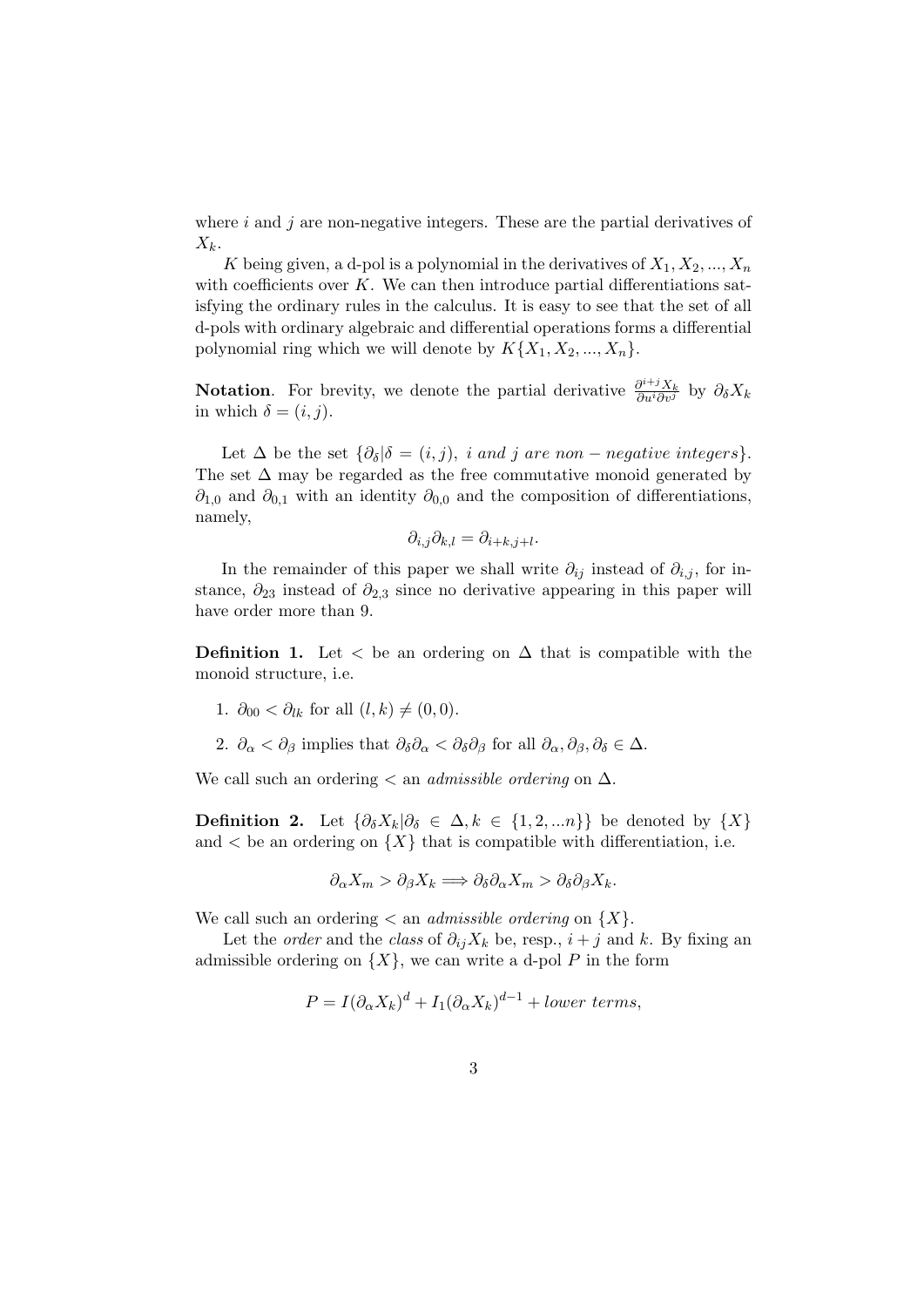where  $\partial_{\alpha}X_k$  is the highest derivative occurring in P and d is the degree of P w.r.t.  $\partial_{\alpha}X_{k}$ . We may introduce the following terminologies to describe a d-pol.

**Definition 3.** Let  $\lt$  be an admissible ordering on  $\{X\}$  and P in  $K\{X_1, ..., X_n\}$ but not in  $K$ ,

- 1. The highest derivative occurring in  $P$  is called the *lead* of  $P$ , denoted by  $ld(P)$ .
- 2. The order of the lead of P is called the *order* of P, denoted by  $\text{ord}(P)$ .
- 3. The class of the lead of P is called the *class* of P, denoted by  $\text{class}(P)$ .
- 4. The highest degree of  $P$  w.r.t. its lead is called the *degree* of  $P$ , denoted by  $deg(P)$ .
- 5. The leading coefficient of  $P$  w.r.t. its lead is called the *initial* of  $P$ , denoted by  $init(P)$ .
- 6. The formal partial derivative of  $P$  w.r.t. its lead is called the *separant* of  $P$ , denoted by  $sep(P)$ .

**Remark 1.** One can easily see that  $\text{sep}(P)$  is the initial of any proper derivative of a d-pol P.

#### 1.2 Ordering of d-pols and ascending sets

We now introduce a partial ordering on  $K\{X_1, X_2, ..., X_n\}$  as follows:

**Definition 4.** Let  $P$  and  $Q$  be non-zero d-pols, then we say that  $P$  is higher than  $Q$  or that  $Q$  is lower than  $P$  if they satisfy either (1) or (2).

- 1.  $Q \in K$ , but P not in K.
- 2. Both Q and P are not in K and either  $\text{Id}(P) > \text{Id}(Q)$  or  $\text{Id}(P) = \text{Id}(Q)$ and  $deg(P) > deg(Q)$ .

In this case we write  $P \succ Q$ . If neither  $Q \prec P$  nor  $P \prec Q$  hold, then we say that P and Q are incomparable in order and write  $P \sim Q$ .

Definition 5. A non-zero d-pol Q is said to be reduced w.r.t. a d-pol P that is not in K if no proper derivatives of  $ld(P)$  occur in Q, and either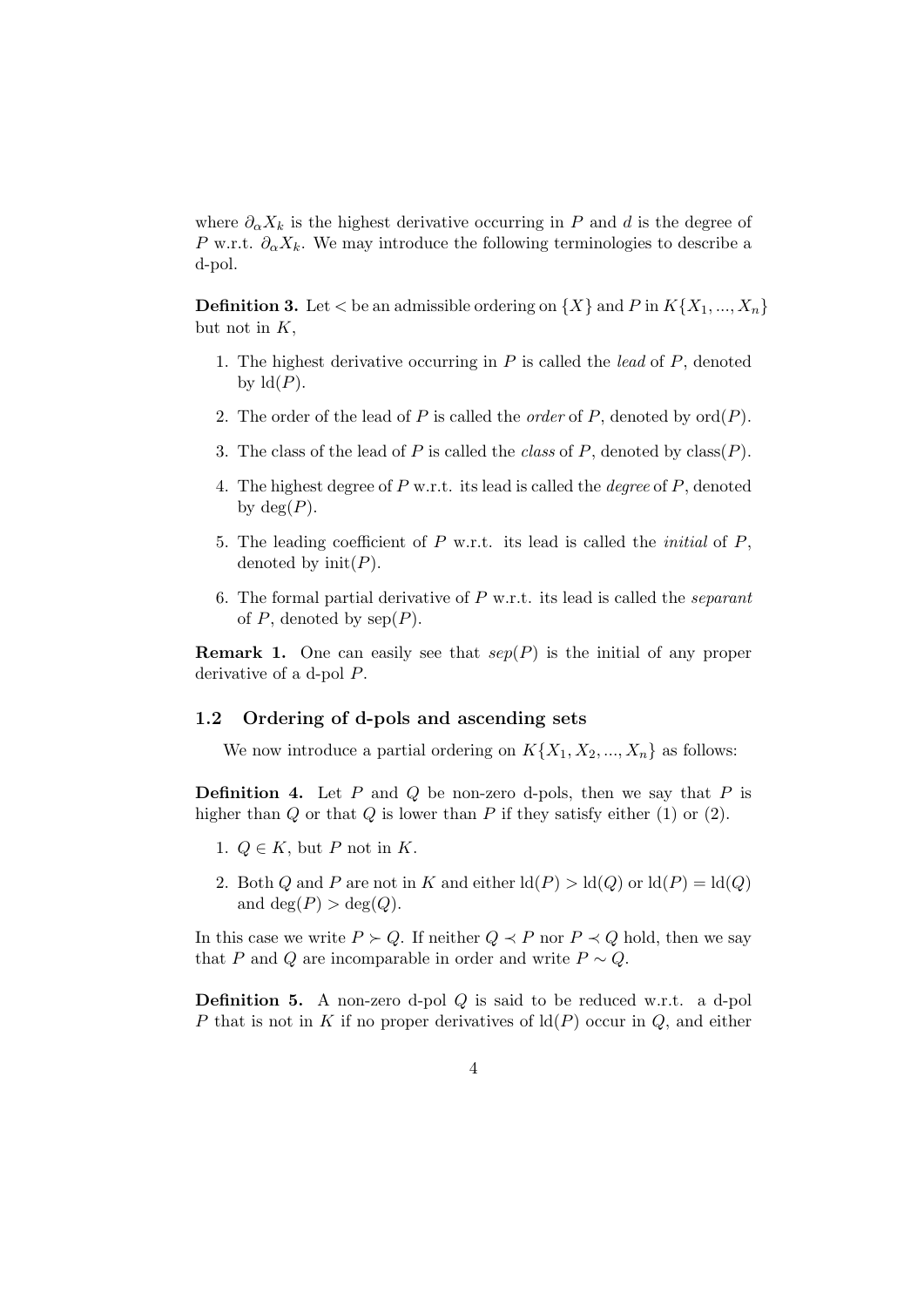$ld(P)$  does not occur in Q or  $ld(P)$  occurs in Q with a degree lower than  $deg(P)$ .

**Definition 6.** An ascending set  $\Phi$  is either a single non-zero element in  $K$  and is then said to be trivial or a finite sequence of d-pols none of which are in  $K$ ,

$$
\Phi: P_1, P_2, \ldots, P_r
$$

such that  $P_1 \prec P_2 \prec \ldots \prec P_r$  and each  $P_i$  is reduced w.r.t. preceding  $P_j$ , for  $i < i$ .

Definition 7. Given two non-trivial ascending sets

$$
\Phi_1: P_1 P_2, ..., P_r,
$$
  

$$
\Phi_2: Q_1 Q_2, ..., Q_s.
$$

We shall say that  $\Phi_2$  is higher than  $\Phi_1$  or that  $\Phi_1$  is lower than  $\Phi_2$  and write  $\Phi_1 \prec \Phi_2$  if either (1) or (2) below holds.

- 1. There is some  $k \leq min(s,r)$  such that  $P_i \sim Q_i$  for  $i < k$  and  $P_k \prec Q_k$ .
- 2. s < r and  $P_i \sim Q_i$  for all  $i \leq r$ .

If neither  $\Phi_1 \prec \Phi_2$  and  $\Phi_2 \prec \Phi_1$  hold, then we say that  $\Phi_1$  and  $\Phi_2$  are incomparable in order and write  $\Phi_1 \sim \Phi_2$ .

Remark 2. Any non-trivial ascending set is said to be higher than any trivial one.

**Definition 8.** Let  $\Psi$  be a set of d-pols. A subset of  $\Psi$  is called a basic set of  $\Psi$  if it is any lowest ascending set contained in  $\Psi$ .

#### 1.3 Remainder

Computing remainders of a d-pol w.r.t. an ascending set is a basic procedure in the char-set method. Let us start with two technical definitions

**Definition 9.** An IS-product of a non-trivial ascending set  $\Phi$  is any power product of initials and separants of d-pols in Φ.

Remark 3. IS-products of a non-trivial an ascending set play a role in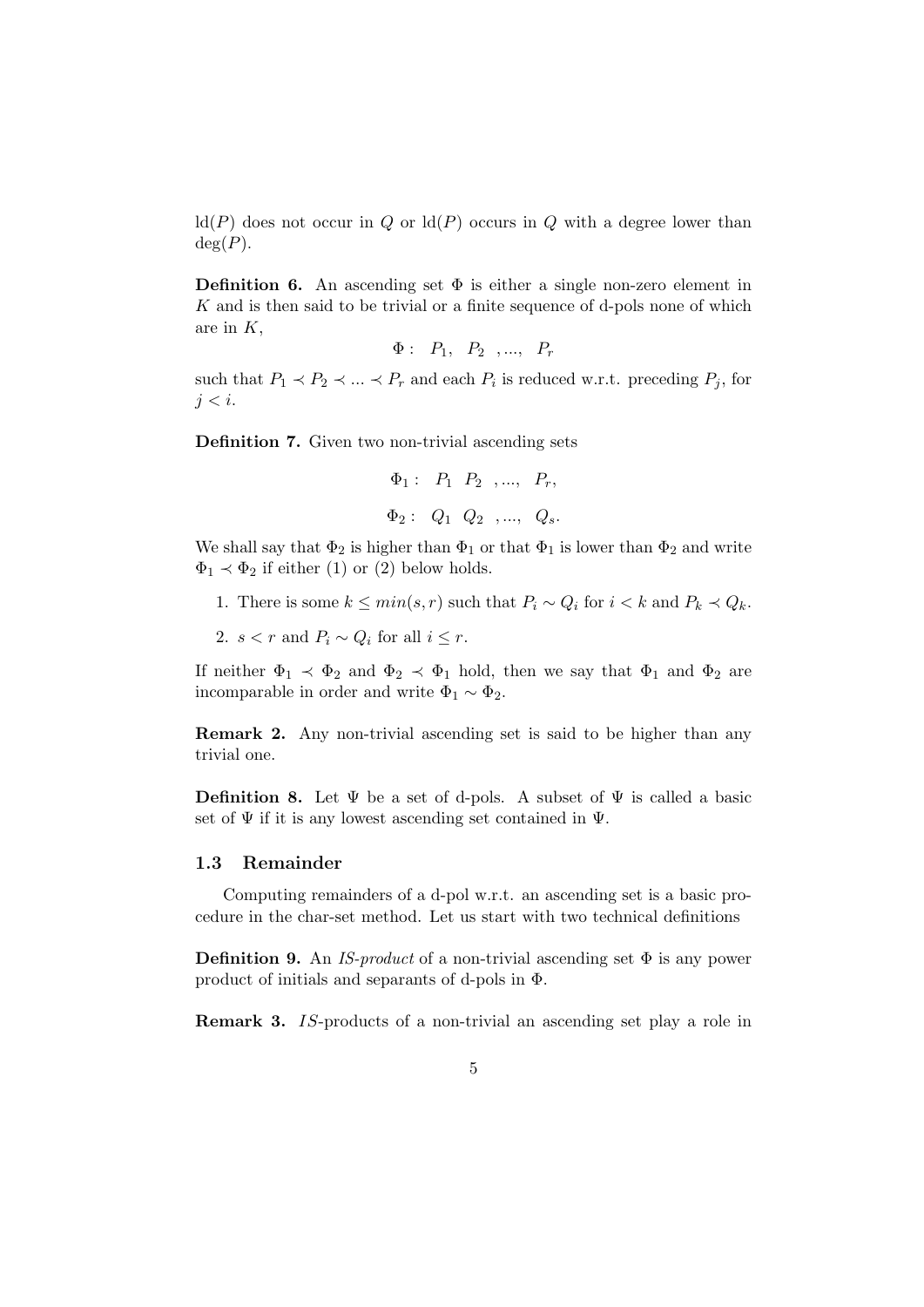specifying degenerate cases for geometric theorems.

**Definition 10.** A d-pol R is said to be reduced w.r.t. a non-trivial ascending set  $\Phi$  if R is reduced w.r.t. each d-pol in  $\Phi$ .

**Remainder Theorem.** For any d-pol P and a non-trivial ascending set  $\Phi$ 

$$
\Phi: F_1 \quad F_2, \ldots, \quad F_r,
$$

there is an IS-product J of  $\Phi$  such that

$$
JP = \sum_{k,\delta_k} A_{k\delta_k} \partial_{\delta_k}(F_k) + R,
$$

in which k runs over a finite subset of non-negative integers,  $\delta_k$  runs over a finite subset of  $\Delta$ ,  $A_{k\delta_k}$  is a d-pol, and R is reduced w.r.t. $\Phi$ . R is called a remainder of P w.r.t.  $\Phi$ .

The above formula is then called the remainder formula which is obtained by applying pseudo division successively w.r.t. an admissible ordering on  $\{X\}$ . In this procedure we have to choose some of the proper derivatives of  $F_k$  as divisor polynomials.

#### 1.4 The completion of an ascending set

Given a non-trivial ascending set  $\Phi$ 

$$
\Phi: F_1, F_2, \ldots, F_r.
$$

we shall now define the completion of Φ.

#### Definition 11.

- 1. For  $1 \leq k \leq r$ , derivatives of leads of  $F_k$  in  $\Phi$  are called the *principal* derivatives of Φ.
- 2. For  $1 \leq k \leq r$ , the leads of  $F_k$  in  $\Phi$  are called *leading derivatives* or proper principal derivatives of  $\Phi$ , while other principal derivatives are called improper derivatives of Φ.
- 3. The derivatives that are not principal are called parametric derivatives.
- 4. lpair<sub>p</sub> $(\Phi) := \{(i, j) | \partial_{ij} X_p \text{ is a lead of some } F_k \text{ in } \Phi\}.$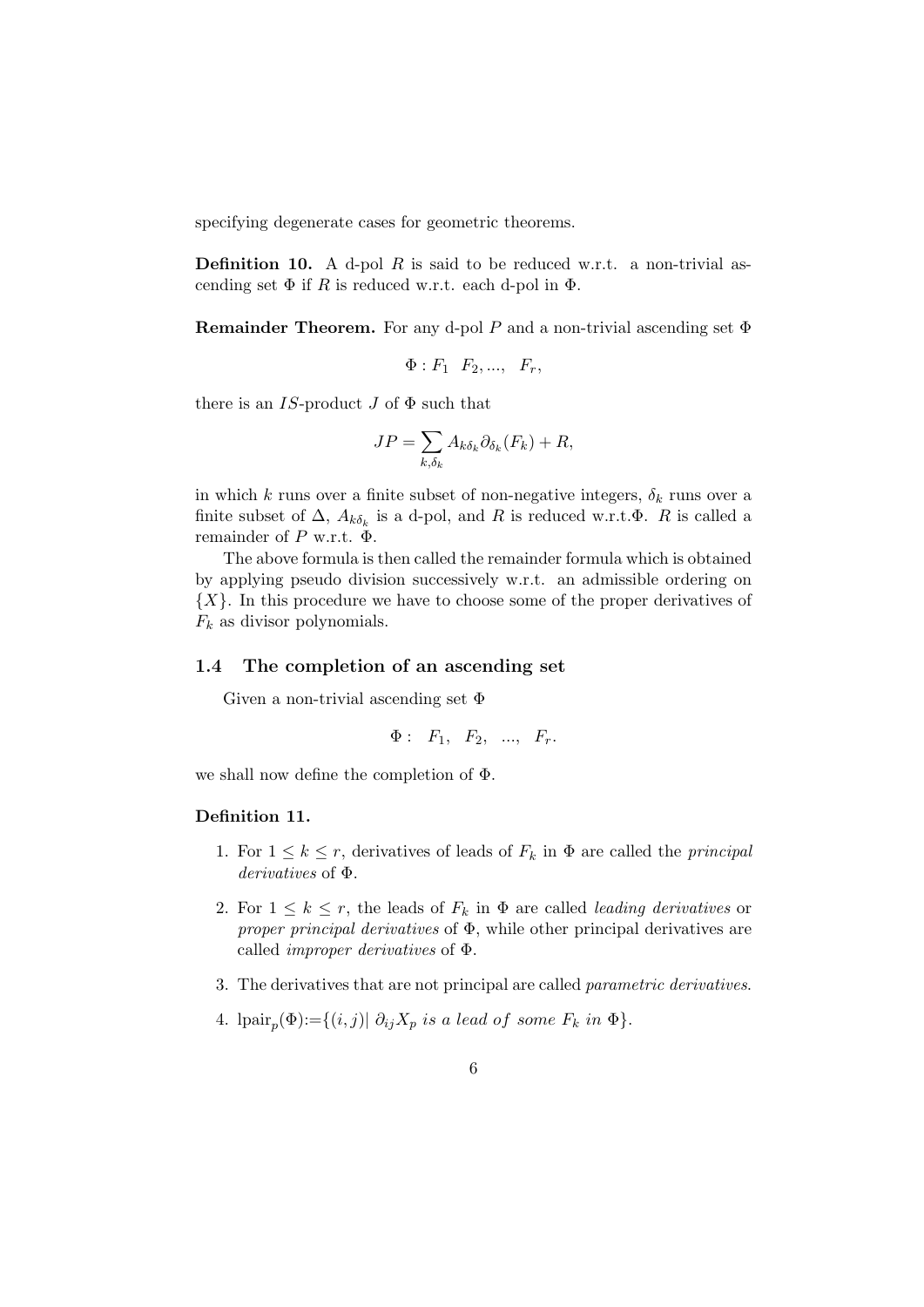- 5. max<sub>p</sub>( $\Phi$ ) :=  $(m_1, m_2)$ , where  $m_i$  is the maximal integer of the *ith* coordinate of all pairs in  $\text{pair}_p(\Phi)$ , for  $i = 1, 2$ .
- 6. We say that  $(i, j)$  is a multiple of  $(i_1, j_1)$  if  $i \geq i_1$  and  $j \geq j_1$  hold, and in this case write  $(i, j) \gg (i_1, j_1)$  or  $(i_1, j_1) \ll (i, j)$ .
- 7. cpair<sub>p</sub>( $\Phi$ ) := {(*i*, *j*)|(*i*<sub>1</sub>, *j*<sub>1</sub>)  $\ll$  (*i*, *j*)  $\ll$  max<sub>p</sub>( $\Phi$ ), (*i*<sub>1</sub>, *j*<sub>1</sub>)  $\in$  lpair<sub>p</sub>( $\Phi$ )}

For the pair  $(i, j) \in \text{cpair}_p(\Phi) - \text{pair}_p(\Phi)$ , let us form a remainder of  $\partial_{ij} X_p$ w.r.t.  $\Phi$  and denote it by  $h_{ij,p}$ . Then  $J\partial_{ij}X_p - h_{ij,p}$  is a linear combination of derivatives of  $F_k$  in  $\Phi$ , where J is a IS-product of  $\Phi$ .

**Definition 12.** The d-pol  $J\partial_{ij}X_p - h_{ij,p}$  is called a *derived d-pol* of  $\Phi$ w.r.t  $(i, j)$  and  $p$ .

Let the set of all derived polynomials be

$$
\{G_1, G_2, ..., G_s\}.
$$

**Definition 13.** The sequence consisting of all  $F_i$  ( $1 \leq i \leq r$ ) and  $G_j$  $(1 \leq j \leq r)$  arranged in increasing order

$$
(\Phi +)
$$
:  $H_1$ ,  $H_2$ , ...,  $H_g$ 

 $(g = r + s)$  is called the *completion* of  $\Phi$ .

**Remark 4.** The initials and separants of  $H_k$  in  $(\Phi+)$  are all IS-products of Φ.

#### 1.5 The integrability polynomials of an ascending set

Let a non-trivial ascending set

$$
F_1, F_2, \ldots, F_r
$$

denoted by  $\Phi$  be given with its completion

$$
(\Phi +)
$$
:  $H_1$ ,  $H_2$ , ...,  $H_g$ .

**Definition 14.** An *M*-derivative *M* of  $\Phi$  is a d-pol of the form

$$
M = \partial_{i_1 i_2} H_k
$$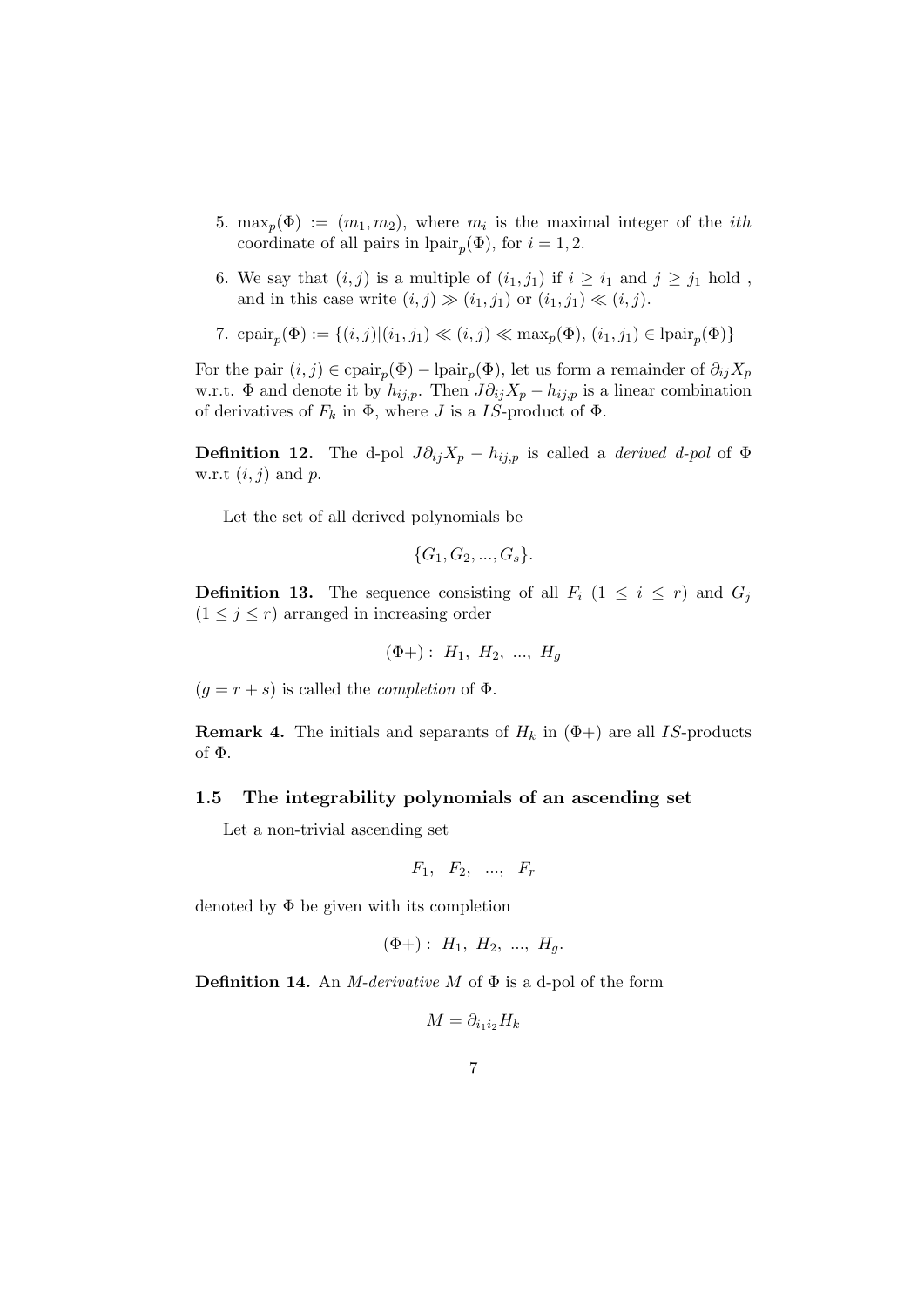with  $\mathrm{Id}(H_k) = \partial_{j_1j_2}X_p$ , and  $i_k = 0$  if  $j_k < m_k$  where  $k = 1, 2$  and  $(m_1, m_2) = \max_p(\Phi).$ 

**Definition 15.** An *M-product* of  $\Phi$  is a product of d-pols, one of which is an M-derivative.

**Definition 16.** An *M-polynomial* of  $\Phi$  is a linear sum of M-products whose coefficients are d-pols in leading and parametric derivatives alone.

Consider any d-pol P in some M-derivatives and other parametric or principal derivatives of Φ. Suppose that among the improper principal derivatives not appearing in M-products of P, the highest one is  $\partial_{l_1l_2}X_p$ , then let

$$
\max_{p}(\Phi) = (m_1, m_2),
$$
  
(j<sub>1</sub>, j<sub>2</sub>) =  $(min(l_1, m_1), min(l_2, m_2)),$ 

and

$$
(i_1, i_2) = (l_1 - j_1, l_2 - j_2).
$$

It is easy to see that  $(j_1, j_2) \in \text{capir}_p(\Phi)$ , and if  $l_q < m_q$ , then  $i_q = 0$  for  $q = 1, 2.$  Hence there exists a  $H_k$  in  $(\Phi +)$  such that  $\mathrm{Id}(H_k) = \partial_{j_1j_2}X_p$ . Moreover  $\partial_{i_1i_2}H_k$  is an M-derivative with the lead  $\partial_{l_1l_2}X_p$ . Then we have

$$
J_1 \partial_{l_1 l_2} X_p = \partial_{i_1 i_2} H_k + U
$$

where  $J_1$  is an IS-product of  $\Phi$ , and U is a d-pol in parametric and principal derivatives lower than  $\partial_{l_1l_2}X_p$ . Replacing  $\partial_{l_1l_2}X_p$  in P by

$$
\frac{\partial_{i_1i_2}H_k+U}{J_1}
$$

and clearing denominators, we get a d-pol  $P_1 = J_1'P$ ,  $J_1'$  being a power of  $J_1$ , in such a form which involves the M-derivatives and the new one  $M = \partial_{i_1 i_2} H_k$ , and other parametric, proper and improper principal derivatives lower than  $\partial_{l_1l_2}X_p$ .

**Definition 17.** The above procedure for obtaining  $P_1 = J_1'P$  from P is called an M-reduction of P.

In P there may still be, besides the parametric derivatives, some leading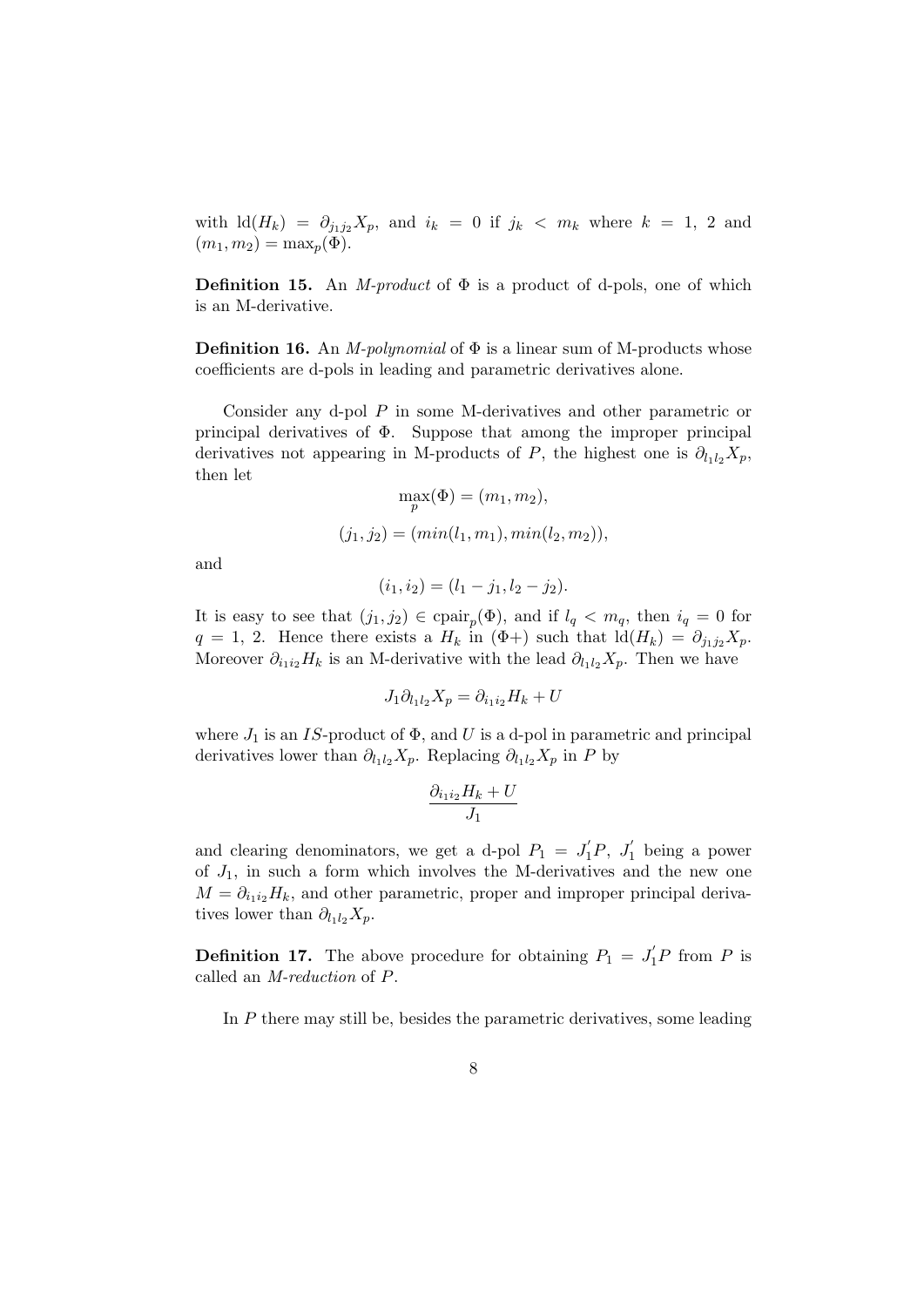derivatives not yet present in the M-products. Suppose that the highest such leading derivatives  $\partial_{j_1j_2}X_p$ , whose corresponding d-pol in  $\Phi$  is  $F_i$ , has degree  $d \ge \deg(F_i) = d_i$ . By performing pseudo division of  $(\partial_{j_1j_2}X_p)^d$  and  $F_i$  w.r.t  $ld(F_i)$ , we then have

$$
J_2(\partial_{j_1j_2}X_p)^d = QF_k + V
$$

where  $J_2$  is an IS-product of  $\Phi$ ,  $Q$  is a d-pol, and V is a d-pol lower than  $(\partial_{j_1j_2}X_d)^{d_i}$ . Replacing  $(\partial_{j_1j_2}X_p)^d$  in P by

$$
\frac{QF_k+V}{J_2}
$$

and clearing denominators, we get a d-pol  $P_2 = J_2P$  in such a form which involves the M-derivatives and a new one  $F_k$ , other parametric, improper, and proper principal derivatives lower than  $\mathrm{Id}(F_i)^{d_i}$ .

**Definition 18.** The above procedure for obtaining  $P_2$  from  $P$  is called an I-reduction of the d-pol P.

It is clear that in applying successive M- and I-reductions we will finally arrive at a d-pol

$$
JP=M+N
$$

possessing the following properties:

- 1. *J* is a certain *IS*-product of  $\Phi$ .
- 2. *M* is a M-polynomial for  $\Phi$ .
- 3. N is a d-pol containing parametric and leading derivatives alone.
- 4. The leading derivatives in M and N not already appearing in the Mderivatives each have a degree less than the degree of those derivatives in the corresponding d-pol  $F_i$  of  $\Phi$ .

**Definition 19.** In the above formula the d-pols  $M$  and  $N$  are called resp. the M-part and N-part of P.

We shall now show how to compute the integrability polynomials of  $\Phi$  by means of M- and I-reductions. Consider any  $H_h$  of  $(\Phi +)$  with lead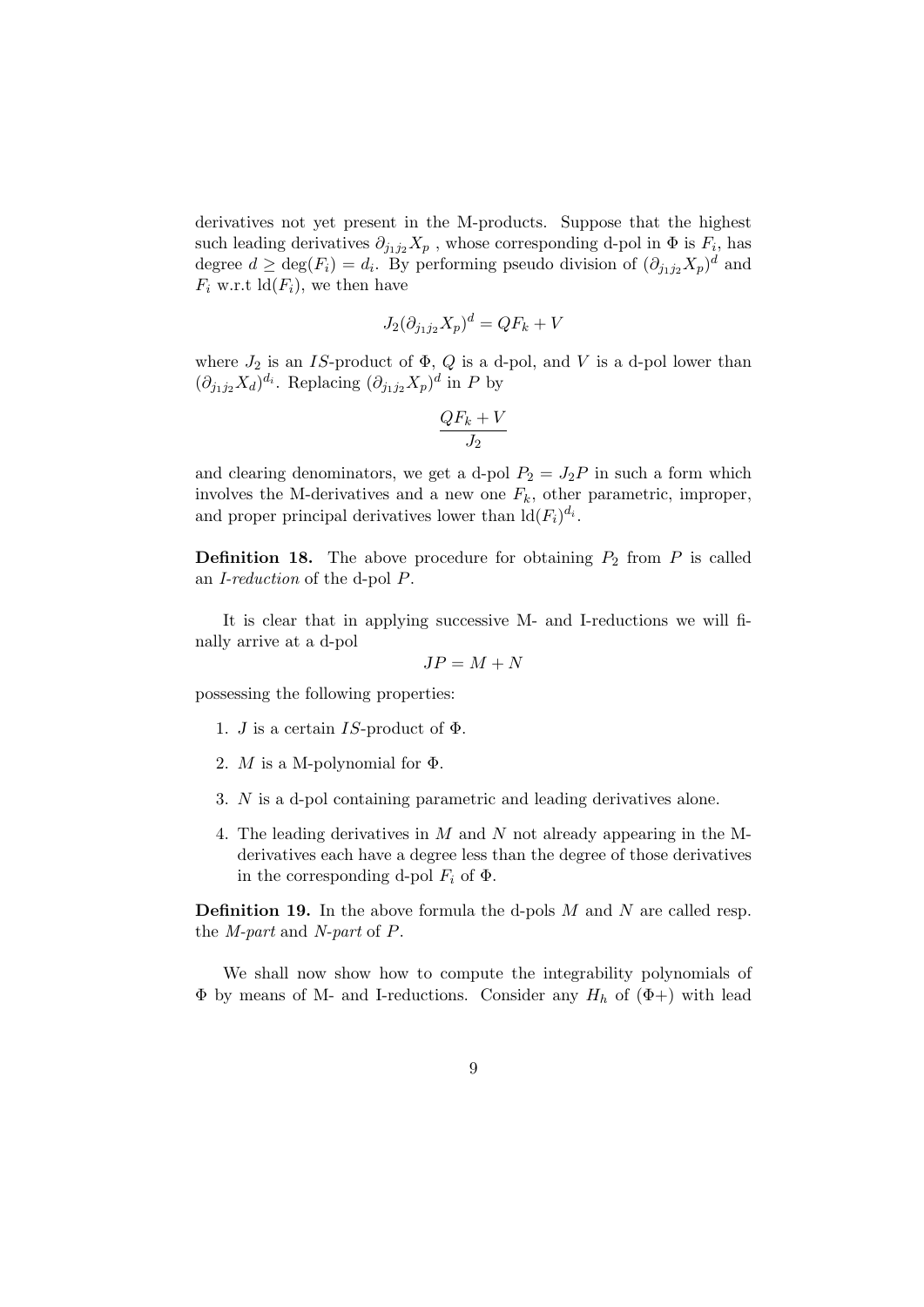$\partial_{j_1j_2}X_p$  such that either  $j_1 < m_1$  or  $j_2 < m_2$ . Without loss of generality, assume that  $j_1 < m_1$ . Then we have

$$
H_h = I(\partial_{j_1 j_2} X_p)^d + lower \ terms
$$

where  $I = \text{init}(H_h)$ . Moreover, we get

$$
\partial_{10}H_h = S\partial_{(j_1+1)j_2}X_p + U,
$$

where  $S = \text{sep}(H_h)$ , and U is a d-pol lower than  $\partial_{(j_1+1)j_2}X_p$ . As  $j_1 < m_1$ , it is clear that

$$
(j_1 + 1, j_2) \in \text{cpair}_p(\Phi) - \text{lpair}_p(\Phi).
$$

Thus  $\partial_{(j_1+1)j_2}X_p$  is the lead of some  $H_k$  in  $(AS+)$ . We then have

$$
H_k = I' \partial_{(j_1+1)j_2} X_p + V
$$

where  $I' = \text{init}(H_k)$  and V is a d-pol lower than  $\partial_{(j_1+1)j_2} X_p$ . It follows that

$$
I^{'}\partial_{10}H_h-SH_k=W_1
$$

where  $W_1$  is a d-pol lower than  $\partial_{(j_1+1)j_2}X_p$ .

We can form  $W_2$  in the same way if  $j_2 < m_2$ .

**Definition 20.** The N-part of the above d-pol  $W_1$  (resp.,  $W_2$ ) is called the *integrability d-pol* of  $\Phi$  of index 1 (resp., index 2)corresponding to  $H_h$ .

**Definition 21.** A non-trivial ascending set is said to be *passive* if all its integrability d-pols are zero.

**Passivity Theorem** If an ascending set  $\Phi$  is passive, then all derivatives of any d-pol in  $(\Phi +)$ , when multiplied by some IS-product of  $\Phi$ , have their N-parts equal to zero. Moreover, any such derivative, say  $P$ , can be written in the form

$$
JP=J'M+R
$$

where  $M$  is an M-derivative having the same lead as that of the given derivative  $P$ , while  $R$  is an M-polynomial in which all M-derivatives are lower than P.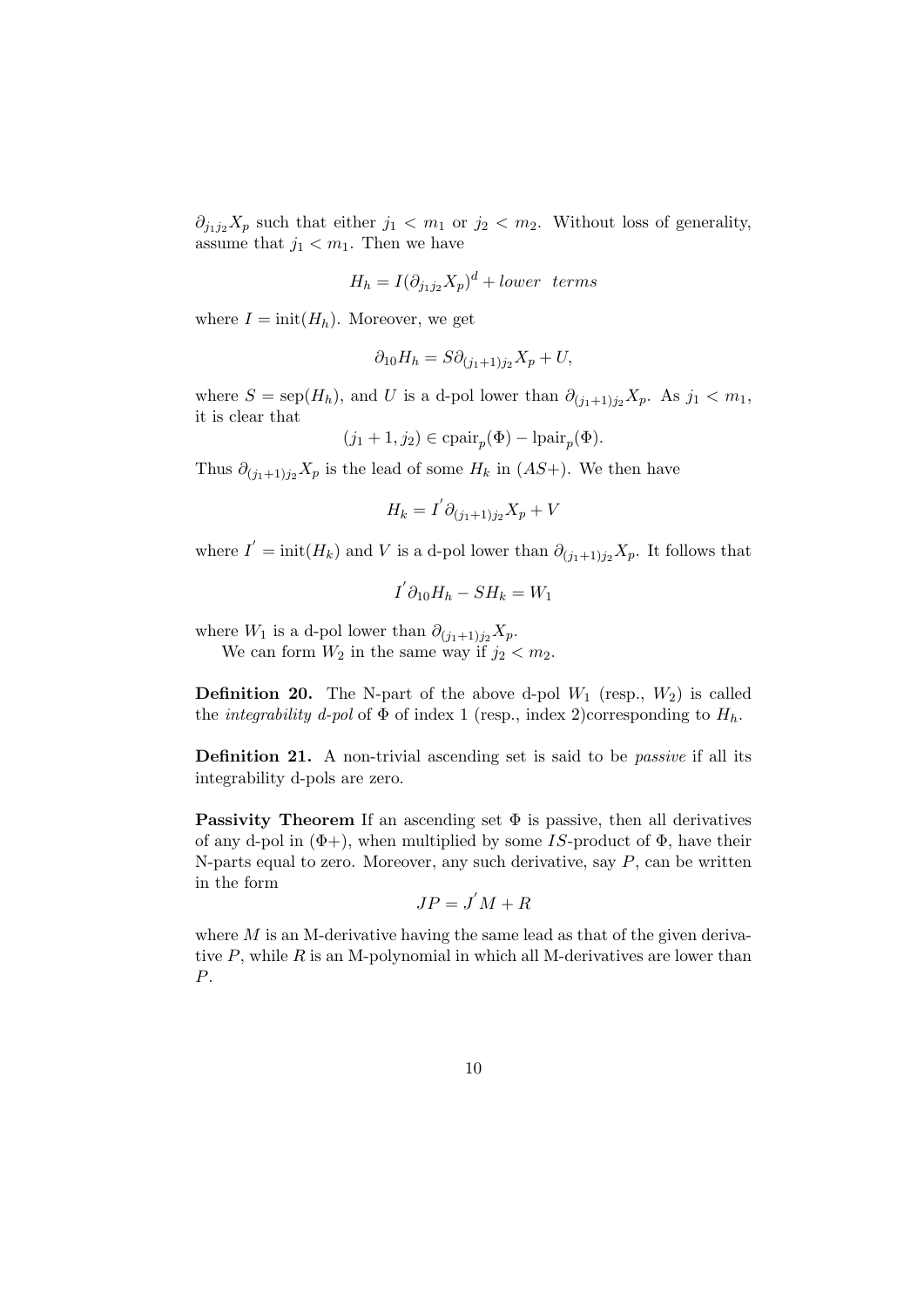#### 1.6 The Char-sets of a differential polynomial set

Let  $\Psi$  be a finite set of d-pols and  $\langle$  an admissible ordering on  $\{X\}$ .  $Zero(\Psi)$  denotes the differential algebraic set defined by  $\Psi$ . For any d-pol G,  $Zero(\Psi/G)$  denotes the subset of  $Zero(\Psi)$  for which  $G \neq 0$ . By the following algorithm Charset, we can obtain a passive ascending set  $\Phi$  such that the remainders of all d-pols in  $\Psi$  with respect to  $\Phi$  are zero. This algorithm basically consists of pseudo division, and the M- and I-reductions introduced in the previous sections.

#### Algorithm Charset

INPUT:  $\Psi$  (a finite set of d-pols). OUTPUT:  $\Phi$  (an ascending set w.r.t. <).

(1) [Initialization]  $\Psi_0 := \Psi$ :  $BS_0:=$  a basic set for  $\Psi_0$ ;  $RS_0:=$  the set of all non-trivial remainders of d-pols in  $\Psi_0$  w.r.t.  $BS_0$ ;  $HS_0:=$  the set of all non-trivial integrability conditions for  $\Psi_0$  $i := 0;$  $(2)$  [Loop] While  $RS_i \neq \emptyset$  or  $HS_i \neq \emptyset$  do  $i := i + 1;$  $\Psi_i := \Psi_{i-1} \cup RS_{i-1} \cup HS_{i-1};$  $BS_i :=$  a basic set for  $\Psi_i$ ;  $RS_i =$  the set of all non-trivial remainders of d-pols in  $\Psi_i$  w.r.t.  $BS_i;$  $HS_i$ :=the set of all non-trivial integrability conditions for  $\Psi_i$ end{while} (3) [Done]  $\Phi:=BS_i;$ Return Φ;

Remark 5. We exit from this algorithm as long as a non-zero element in K appears in either  $RS_i$  or  $HS_i$ , for  $i = 0, 1, \ldots$  In this case the input system  $\Psi$  is inconsistent.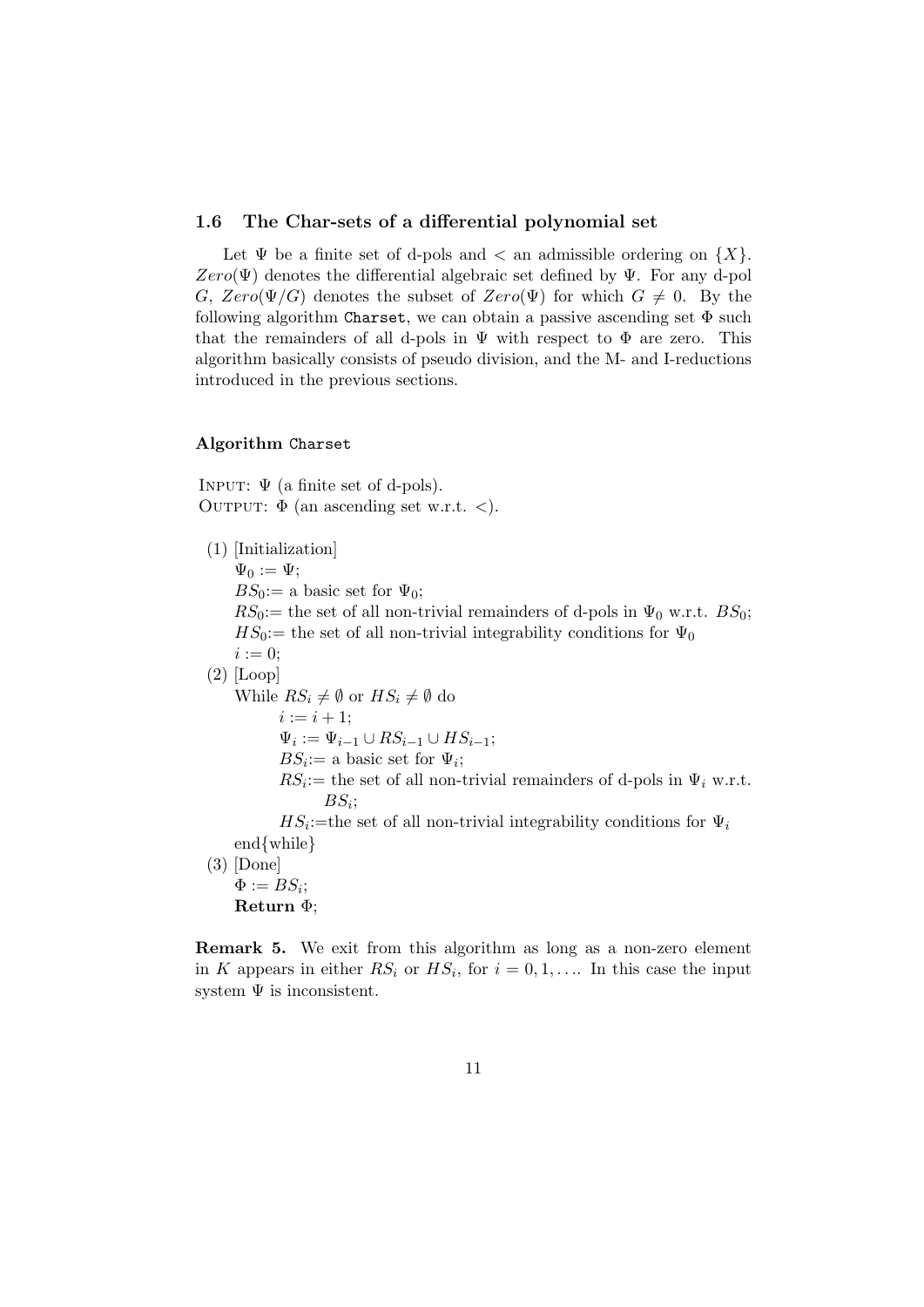**Remark 6.** In this algorithm the set of d-pols  $\Psi$  is enlarged to  $\Psi_i$  for  $i = 12 \dots$ , while the  $Zero(\Psi_i) = Zero(\Psi)$  holds throughout the while-loop since each d-pol in  $RS_{i-1}$  or  $HS_{i-1}$  can be expressed as a linear combination of d-pols in  $PS_{i-1}$  and their derivatives.

It can be shown that the basic-sets

$$
BS_0 \succ BS_1 \dots
$$

are decreasing in order so that the construction should end in a finite number of steps and at a certain stage t we should have both  $RS_t = \emptyset$  and  $HS_t = \emptyset$ .

**Definition 22.** The corresponding ascending set  $\Phi$  in Algorithm Charset is called a passive (differential) char-set of the given d-pol-set Ψ.

Theorem (Well-Ordering Principle) Let Φ be a passive char-set of the given differential polynomial set  $\Psi$ ,  $I_i$  and  $S_i$  the initials and separants of differential polynomials in  $\Phi$ , and J some IS-product of  $\Phi$ . Then

$$
Zero(\Phi/J) \subset Zero(\Psi) \subset Zero(\Phi), \qquad (I)
$$

$$
Zero(\Psi) = Zero(\Phi/J) \bigcup (\cup_i Zero(\Psi'_i)) \bigcup (\cup_i Zero(\Psi''_i)). \quad (II)
$$

In these formulas  $\Psi'_i = \Psi \cup \{I_i\}$  and  $\Psi''_i = \Psi \cup \{S_i\}.$ 

**Remark 7.**  $\Phi$  must be passive by the assumption of the well-ordering principle. In fact, it suffices to derive relation (I) and (II) if  $RS_k = \emptyset$ , for some non-negative integer  $k$  in the Algorithm Charset.

#### 1.7 A basic principle of MTP

The char-set method is able to prove the theorems whose hypothesis and conclusion can be formulated in terms of d-pols. Hence we have the following definitions.

Definition 23. A theorem consists of a d-pol set called the *hypothesis* set and a d-pol called the *conclusion d-pol*.

Definition 24 Let the hypothesis set and the conclusion polynomial of a theorem  $T$  be resp.  $H$  and  $C$ . Then we say

1. T is true if

$$
Zero(H) \subset Zero(C).
$$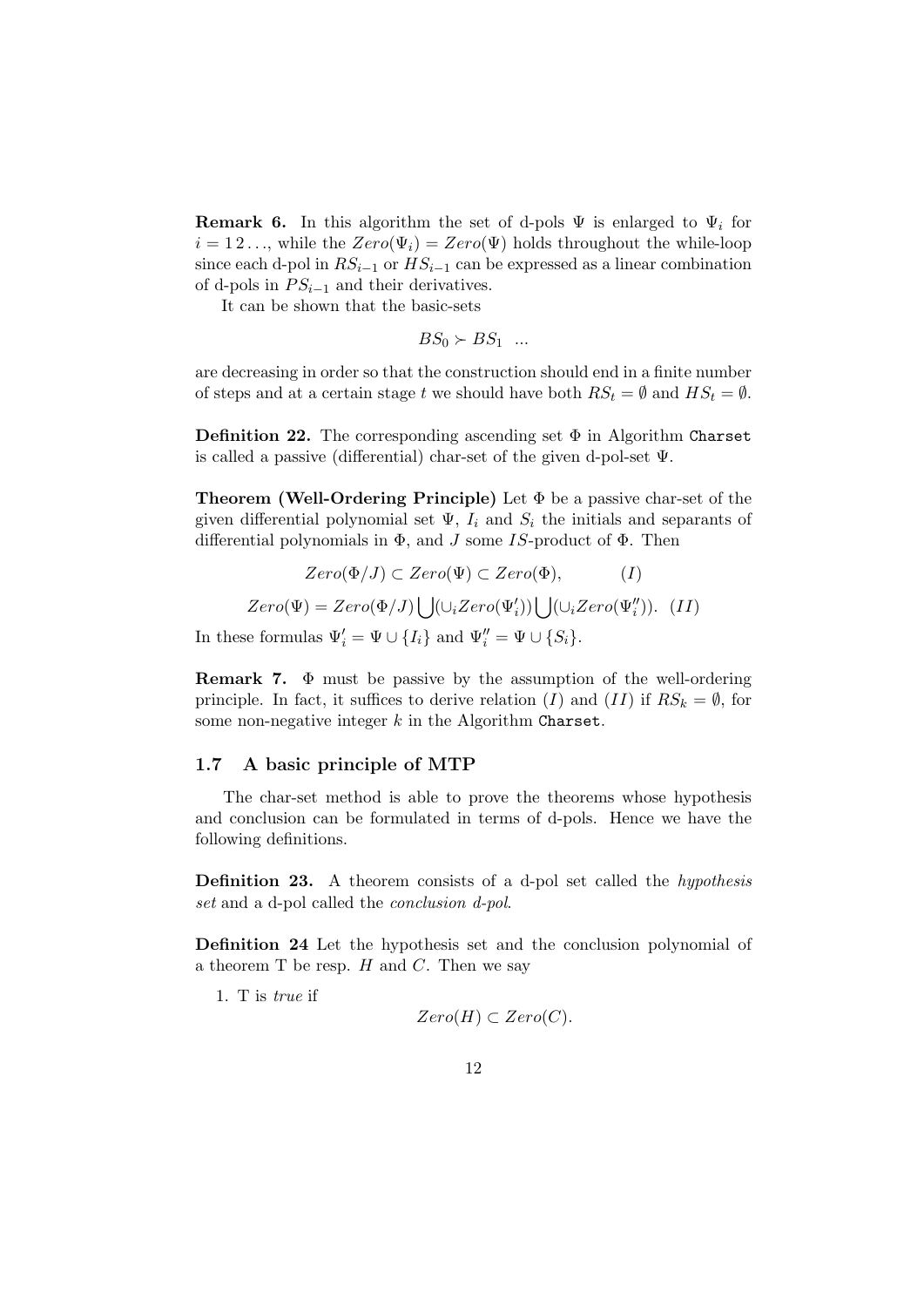2. T is generically true under non-degeneracy conditions

 $G_i \neq 0.$ 

for degenerate polynomials  $G_i$  if

$$
Zero(H/\prod G_i) \subset Zero(C).
$$

**Remark 8.** A zero in  $Zero(H)$  is nothing but a geometrical configuration verifying the hypothesis of the theorem T and  $Zero(H)$  is just the algebraic differential set of all such geometrical configurations.

Using the notation of Definition 24, we state the following principle.

**Principle of MTP (weak form)** If the remainder  $R$  of  $C$  w.r.t. a charset of  $HYP$  is identical to 0, then the theorem T with hypothesis set H is generically true under the non-degeneracy conditions  $I_i \neq 0$  and  $S_i \neq 0$ where  $I_i$  and  $S_i$  are the initials and separants of this char-set, respectively.

There are three principles of MTP corresponding to different forms of zero structure theorems for an algebraic differential set. The examples shown in the following sections are only based on the principle mentioned above. Another way to prove theorems mechanically in differential geometries is based on the calculation of differential dimension of differential quasi-algebraic sets, cf. [Ferro & Gallo, 1990].

# 2 Studying the fundamental equations of surface theory by the char-set method

In this section we shall try to compute a characteristic set of the fundamental equations of surfaces. To do this we first introduce an admissible ordering on the variables to be handled and then apply the algorithm Charset to these equations. As shown below, although it is difficult to obtain a char-set for the general form of the fundamental equations of surfaces, some interesting results can still be obtained during this computation.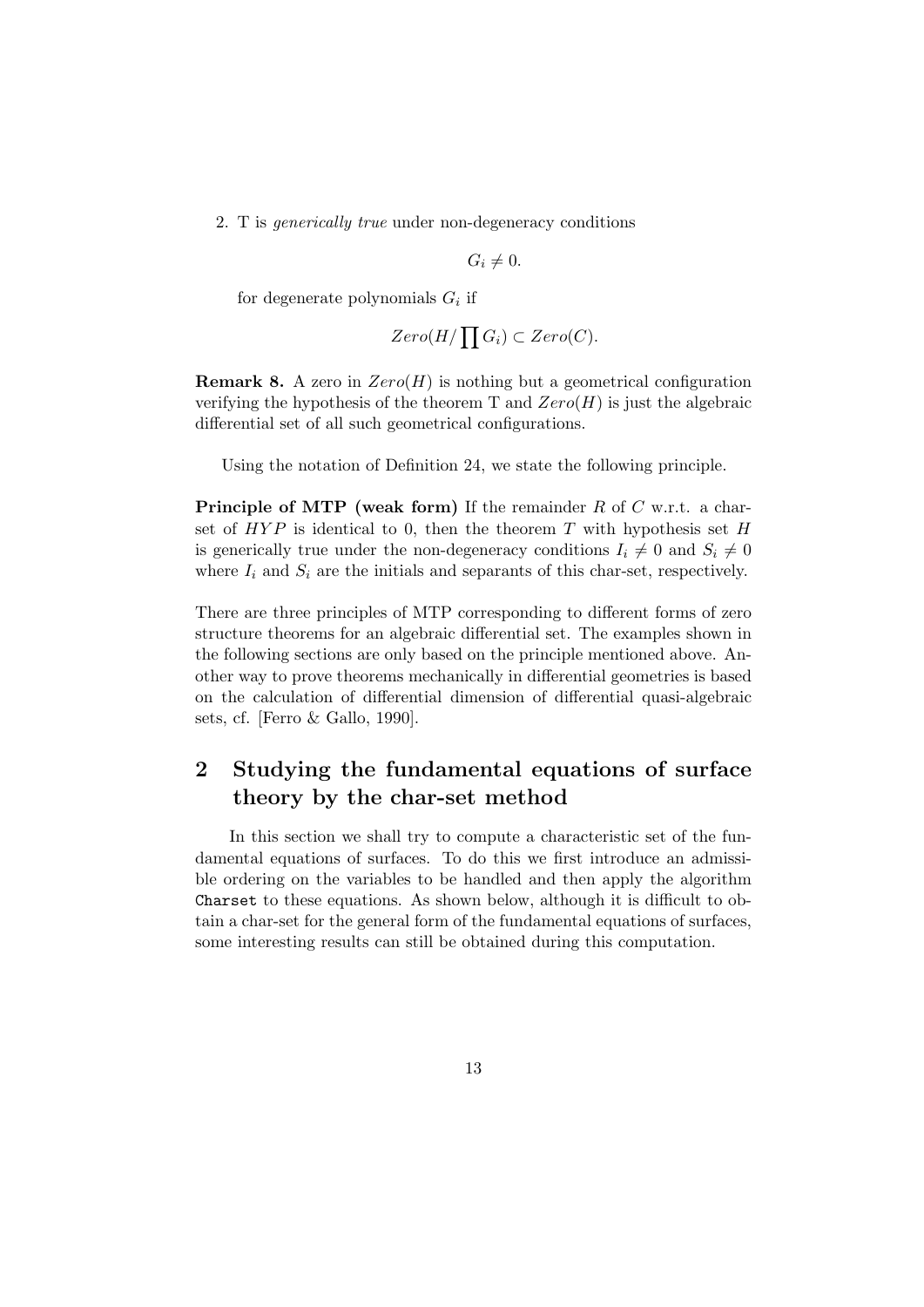#### 2.1 The fundamental equations of surface theory

Suppose that a surface  $S$  is generated by the movement of the tip of a position vector

$$
\vec{r} = \vec{r}(u, v) = (x(u, v), y(u, v), z(u, v))
$$

in which  $x(u, v)$ ,  $y(u, v)$ , and  $z(u, v)$  are functions of u and v possessing as many derivatives as may be required. The first fundamental form is defined as follows:

$$
I = Edu^2 + 2Fdudv + Gdv^2
$$

where  $E = \frac{\partial \vec{r}}{\partial u} \cdot \frac{\partial \vec{r}}{\partial u}$ ,  $F = \frac{\partial \vec{r}}{\partial u} \cdot \frac{\partial \vec{r}}{\partial v}$  and  $G = \frac{\partial \vec{r}}{\partial v} \cdot \frac{\partial \vec{r}}{\partial v}$ . Here " •" means the dot product of two vectors.

When the tangent vectors  $\frac{\partial \vec{r}}{\partial v}$  and  $\frac{\partial \vec{r}}{\partial v}$  at any point  $\vec{r}(u, v)$  are not parallel, we may find a unit normal vector  $\vec{n}(u, v)$ , which is perpendicular to the tangent plane at the point on  $S$ , by computing the vector product of partial derivative vectors  $\frac{\partial \vec{r}}{\partial v}$  and  $\frac{\partial \vec{r}}{\partial v}$  at the point, that is,

$$
\vec{n}(u,v) = \frac{\frac{\partial \vec{r}}{\partial u} \times \frac{\partial \vec{r}}{\partial v}}{\mid \frac{\partial \vec{r}}{\partial u} \times \frac{\partial \vec{r}}{\partial v} \mid}
$$

The order in which we take the vector product determines the direction of  $\vec{n}(u, v)$ .

The vectors  $\frac{\partial \vec{r}}{\partial u}$ ,  $\frac{\partial \vec{r}}{\partial v}$  and  $\vec{n}(u, v)$  constitute a moving frame on S denoted by  $[\vec{r}; \vec{r}_u, \vec{r}_v, \vec{n}]$ . The second fundamental form is given by

$$
II = Ldu^2 + 2Mdudv + Ndv^2
$$

where  $L = -\frac{\partial \vec{r}}{\partial u} \cdot \frac{\partial \vec{n}}{\partial u}$ ,  $M = -\frac{\partial \vec{r}}{\partial u} \cdot \frac{\partial \vec{n}}{\partial v} = -\frac{\partial \vec{r}}{\partial v} \cdot \frac{\partial \vec{n}}{\partial u}$ , and  $N = -\frac{\partial \vec{r}}{\partial v} \cdot \frac{\partial \vec{n}}{\partial v}$ .

By differentiating the frame  $[\vec{r}; \vec{r}_u, \vec{r}_v, \vec{n}]$ , we may obtain the fundamental equations of surface theory. Let  $u = u^1$ ,  $v = u^2$ ,  $\frac{\partial \vec{r}}{\partial u} = \vec{r}_1$ , and  $\frac{\partial \vec{r}}{\partial v} = \vec{r}_2$ . Then we may write these equations as follows:

(2.1) 
$$
\begin{cases} \frac{\partial \vec{r}}{\partial u^{\alpha}} = \vec{r}_{\alpha} & \alpha = 1 \ 2 \\ \frac{\partial \vec{r}_{\alpha}}{\partial u^{\beta}} = \sum_{\delta=1}^{2} \Gamma_{\alpha\beta}^{\delta} \vec{r}_{\delta} + b_{\alpha\beta} \vec{n} & \alpha, \ \beta = 1 \ 2 \\ \frac{\partial \vec{n}}{\partial u^{\alpha}} = -\sum_{\delta=1}^{2} b_{\alpha}^{\delta} \vec{r}_{\delta} & \alpha = 1 \ 2 \end{cases}
$$

where the  $\Gamma^{\delta}_{\alpha\beta}$ 's are the Christoffel symbols of the second kind which are rational functions of E, F, G and their derivatives,  $b_{\alpha\beta}$  and  $b_{\alpha}^{\delta}$  are rational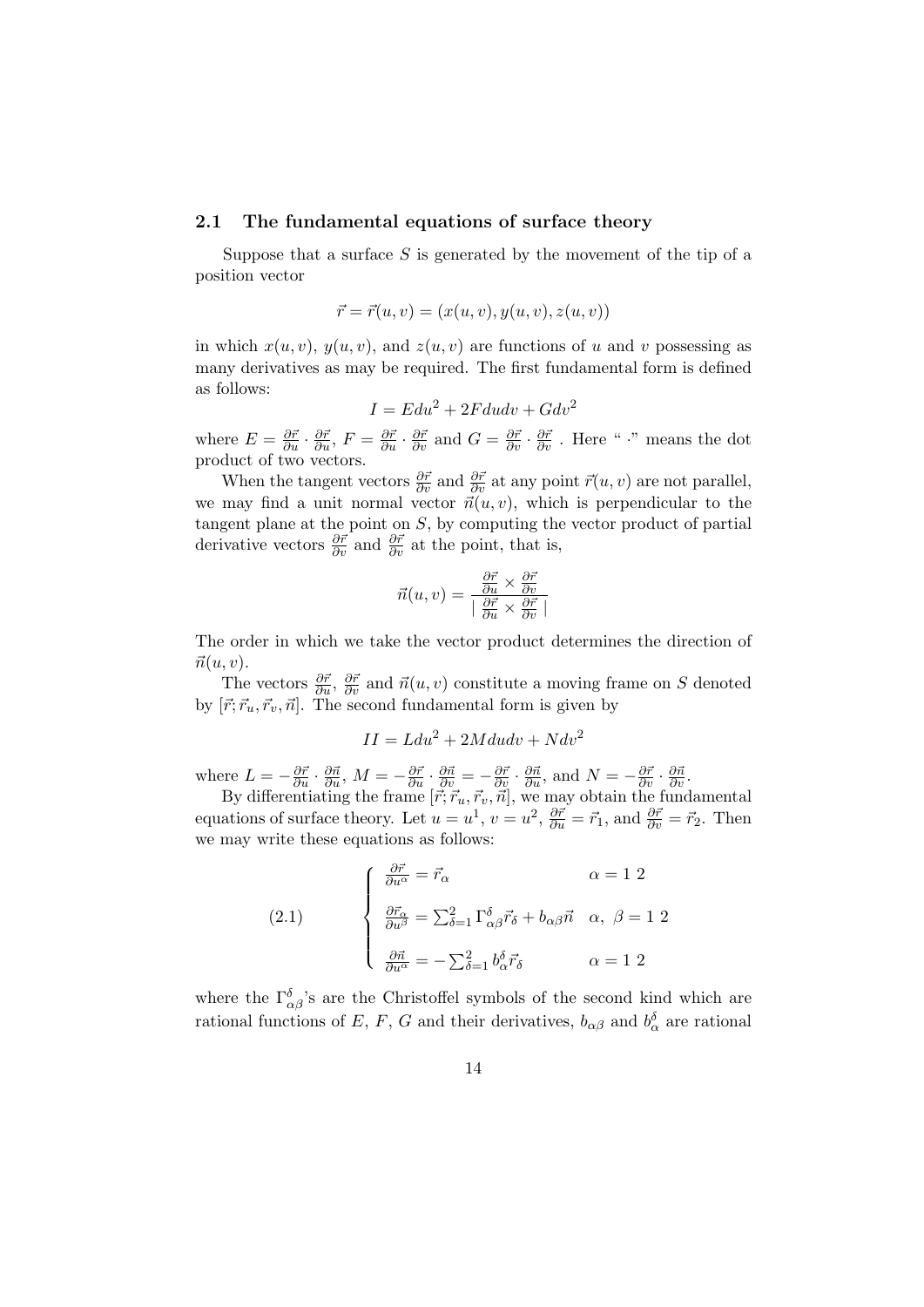functions of L, M, N, E, F, and G. For the definitions of  $\Gamma^{\delta}_{\alpha\beta}$ ,  $b_{\alpha\beta}$  and  $b_{\alpha}^{\delta}$ , please refer to [Carmo, 1976]. One may observe that the denominators of these rational functions are  $EG - F^2$ , which is non-zero by its geometric meaning.

### 2.2 Computing char-sets of the fundamental equations of surface theory

There are two reasons for computing a passive char-set of the fundamental equations of surface. The first is to derive Gauss's theorem mechanically, and the second is to find the general passive char-set of the fundamental equations since we often put some of the fundamental equations or their integrability conditions into the hypothesis set of the theorem to be mechanically proved.

The Gauss's Theorem may be stated as follows:

**Theorem** (Theorema Egregium) The Gaussian curvature  $\frac{LN-M^2}{EG-F^2}$  is determined by the first fundamental form of surface S.

In order to compute the char-set of the fundamental equations, we should first translate  $(2.1)$  into d-pols and arrange the variables occurring in  $(2.1)$ in a proper order. Since all the coefficients in (2.1) are rational functions of  $L, M, N, E, F, G$  and their derivatives, we can order  $L, M, N, E, F, G$ and the vectors  $\vec{r}, \vec{r}_u, \vec{r}_v, \vec{n}$  as well as their derivatives.

Let

$$
E = X_1, \tF = X_2, \tG = X_3, L = X_{24} \tM = X_{25}, \tN = X_{26}, \n\vec{r_u} = X_{32}, \vec{r_v} = X_{33}, \vec{n} = X_{34}.
$$

Furthermore, let  $\Lambda_1$  be the set consisting of  $X_1, X_2, X_3$  and their derivatives,  $\Lambda_2$  the set consisting of  $X_{24}$ ,  $X_{25}$ ,  $X_{26}$  and their derivatives, and  $\Lambda_3$  the set consisting of  $X_{32}$ ,  $X_{33}$ ,  $X_{34}$  and their derivatives. We introduce an admissible ordering on  $\Lambda = \Lambda_1 \cup \Lambda_2 \cup \Lambda_3$  as follows:

- 1. For any two pairs of non-negative integers,  $(i, j)$  and  $(l, k)$ ,  $\partial_{ij} > \partial_{kl}$ iff either  $i + j > k + l$  or  $i + j = k + l$  and  $j > l$ .
- 2. For any  $\partial_{ij}X_p, \partial_{kl}X_q \in \Lambda_i$ , where  $i = 1, 2, 3, \partial_{ij}X_p > \partial_{kl}X_q$  iff either  $\partial_{ij} > \partial_{kl}$  or  $\partial_{ij} = \partial_{kl}$  and  $p > q$ .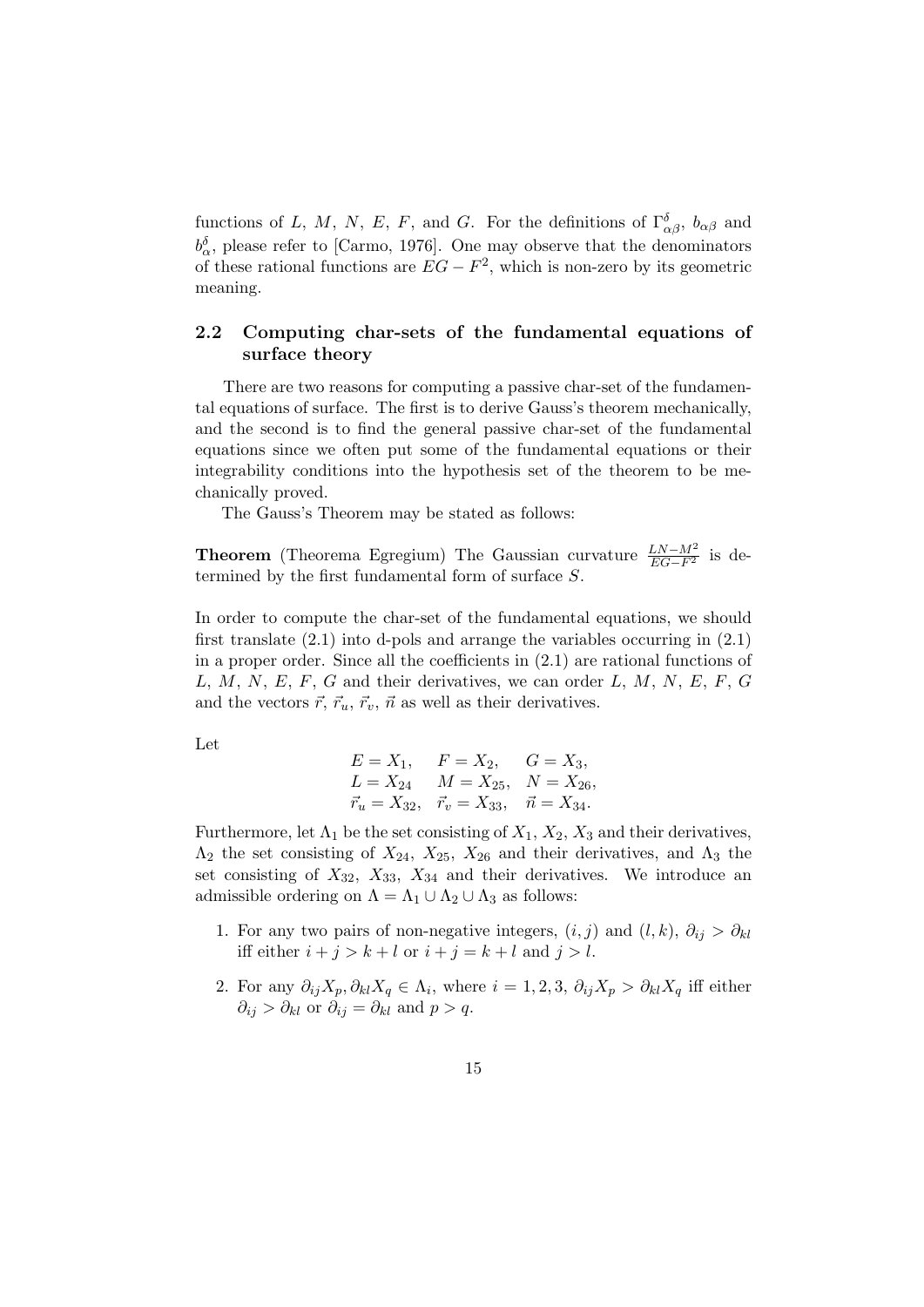3. For any  $\partial_{ij}X_p \in \Lambda_m$  and  $\partial_{kl}X_q \in \Lambda_n$ ,  $\partial_{ij}X_p > \partial_{kl}X_q$  iff  $m > n$ .

One may easily verify that such an ordering is admissible.

We can now rewrite  $(2.1)$  in terms of d-pols in  $\Lambda$ . After removing trivial and extraneous equations, we have

$$
(2.2)
$$
\n
$$
\begin{cases}\n p_1 = (\partial_{01} X_{34})(X_3 X_1 - X_2^2) + X_{33} X_{26} X_1 - X_{33} X_{25} X_2 \\
 - X_{32} X_{26} X_2 + X_{32} X_{25} X_3 \\
 p_2 = (\partial_{10} X_{34})(X_3 X_1 - X_2^2) + X_{33} X_{25} X_1 - X_{33} X_{24} X_2 \\
 - X_{32} X_{25} X_2 + X_{32} X_{24} X_3 \\
 p_3 = 2(\partial_{01} X_{33})(X_3 X_1 - X_2^2) - 2 X_{34} X_{26}(X_3 X_1 - X_2^2) \\
 - X_{33} ((\partial_{01} X_3) X_1 + (\partial_{10} X_3) X_2 - 2(\partial_{01} X_2) X_2) \\
 + X_{32} ((\partial_{01} X_3) X_2 + (\partial_{10} X_3) X_3 - 2(\partial_{01} X_2) X_3) \\
 p_4 = 2(\partial_{10} X_{33})(X_3 X_1 - X_2^2) - 2 X_{34} X_{25}(X_3 X_1 - X_2^2) \\
 - X_{33} ((\partial_{10} X_3) X_1 - (\partial_{01} X_1) X_2) \\
 + X_{32} ((\partial_{10} X_3) X_2 - (\partial_{01} X_1) X_3) \\
 p_5 = 2(\partial_{01} X_{32})(X_3 X_1 - X_2^2) - 2 X_{34} X_{25}(X_3 X_1 - X_2^2) \\
 - X_{33} ((\partial_{10} X_3) X_1 - (\partial_{01} X_1) X_2) \\
 + X_{32} ((\partial_{10} X_3) X_2 - (\partial_{01} X_1) X_3) \\
 p_6 = 2(\partial_{10} X_{32})(X_3 X_1 - X_2^2) - 2 X_{34} X_{24}(X_3 X_1 - X_2^2) \\
 - X_{33} (2(\partial_{10} X_2) X_1 - (\partial_{01} X_1) X_1 - (\partial_{10} X_1) X_2) \\
 + X_{32} ((2\partial_{10} X_2) X_2 - (\partial_{01} X_1) X_2 - (\partial_{10}
$$

According to the ordering introduced before, (2.2) is itself an ascending set. We then compute the derived d-pols of  $(2.2)$ . Note that  $X_{32}$ ,  $X_{33}$  and  $X_{34}$  are linearly independent vectors which represents the moving frame  $\vec{r}_u$ ,  $\vec{r}_v$  and  $\vec{n}$ . Therefore, during the computation we may replace any linear homogeneous d-pol in  $X_{32}$ ,  $X_{33}$  and  $X_{34}$  by the d-pols obtained from the coefficients of this d-pol w.r.t.  $X_{32}$ ,  $X_{33}$  and  $X_{34}$ . Hence we get a d-pol, say  $F$ , in the from

$$
F = X_{24}X_{26} - X_{25}^2 + F^*
$$

where  $F^*$  is a d-pol in  $\mathbf{Q}[\Lambda_1]$ . From Remark 6 in Section 1.6 it follows that  $F$  vanishes on the zero set defined by  $(2.2)$ . In other words, Theorema Egregium has been derived mechanically. Moreover, it is easy to check that  $F = 0$  gives us the formula for computing the Gaussian curvature by means of  $E, F$  and  $G$  and their derivatives.

The intermediate d-pols of this derivation are too lengthy to be shown here. For more details, please refer to [Li, 1991].

We are able to obtain the completion of (2.2) which consists of 9 dpols. In accordance with our general method described in Section 1, we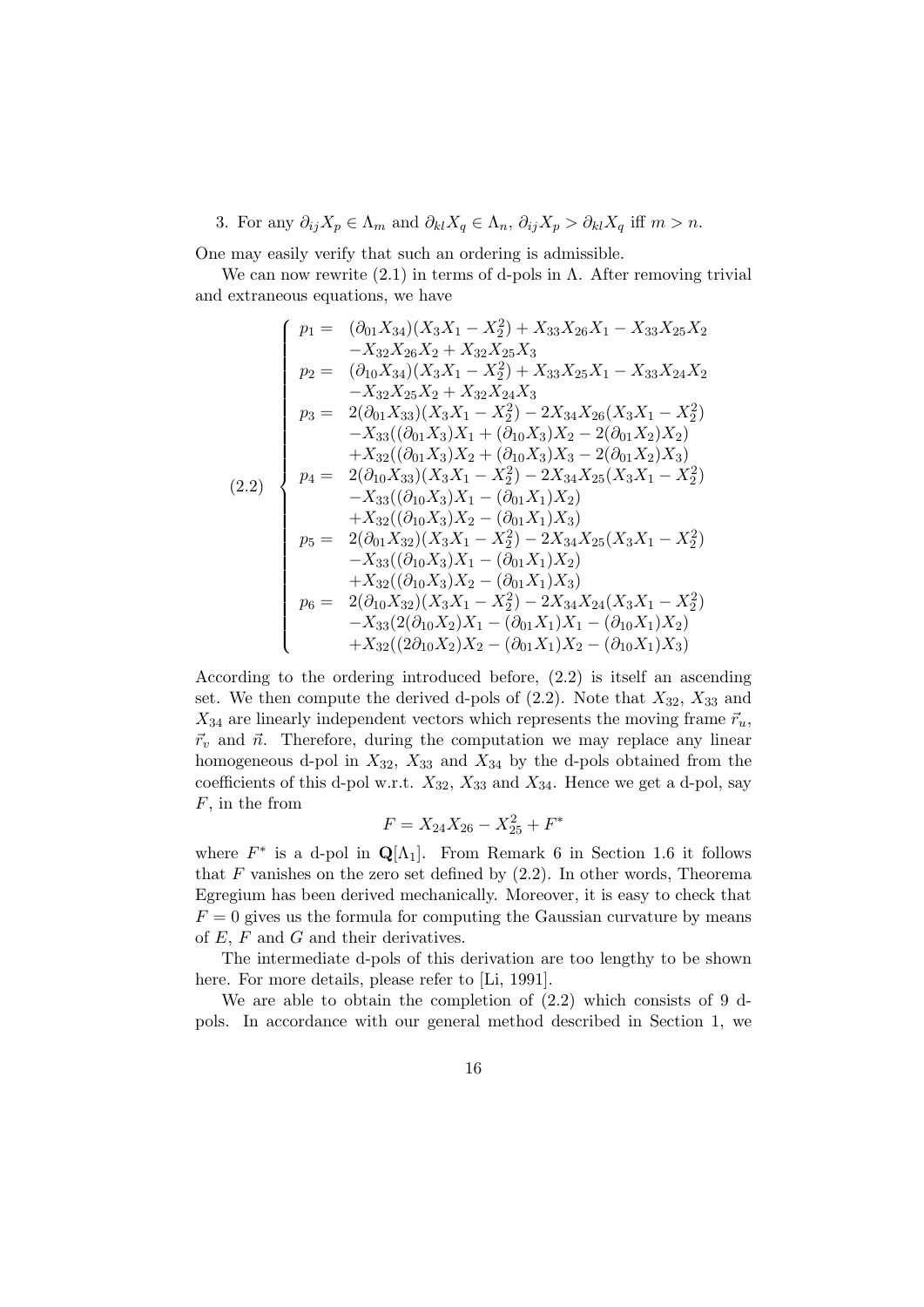should compute integrability d-pols of (2.2). But we meet some intermediate polynomials that are too big to manipulate on our computer.

Consider a simple case. Let  $X_2 = X_{25} = 0$  ( $M = F = 0$ ), i.e. we suppose that there is no umbilicus point on S. Then the fundamental equations can be expressed in terms of  $X_1, X_3, X_{24}, X_{26}, X_{32}, X_{33}$  and  $X_{34}$  as follows:

$$
(2.3)
$$
\n
$$
\begin{cases}\npp_1 = (\partial_{01}X_{34})X_3 + X_{33}X_{26} \\
pp_2 = (\partial_{10}X_{34})X_1 + X_{32}X_{24} \\
pp_3 = 2(\partial_{01}X_{33})X_3X_1 - 2X_{34}X_{26}X_3X_1 \\
-X_{33}(\partial_{01}X_3)X_1 - X_{32}(\partial_{10}X_3)X_3 \\
pp_4 = 2(\partial_{10}X_{33})X_3X_1 - X_{33}(\partial_{10}X_3)X_1 - X_{32}(\partial_{01}X_1)X_3 \\
pp_5 = 2(\partial_{01}X_{32})X_3X_1 - X_{33}(\partial_{10}X_3)X_1 - X_{32}(\partial_{01}X_1)X_3 \\
pp_6 = 2(\partial_{10}X_{32})X_3X_1 - 2X_{34}X_{24}X_3X_1 \\
+ X_{33}(\partial_{01}X_1)X_1 - X_{32}(\partial_{10}X_3)X_1\n\end{cases}
$$

In the same way we get the derived polynomials of (2.3) as follows:

$$
(2.4)
$$
\n
$$
pp_{10} = 2(\partial_{10}X_{26})X_3X_1 - X_{26}(\partial_{10}X_3)X_1 - X_{24}(\partial_{10}X_3)X_3
$$
\n
$$
pp_{11} = 4X_{26}X_{24}X_3X_1 + 2(\partial_{20}X_3)X_3X_1 - (\partial_{01}X_3)(\partial_{01}X_1)X_1
$$
\n
$$
-(\partial_{10}X_3)^2X_1 - (\partial_{10}X_3)X_3(\partial_{10}X_1) + 2X_3(\partial_{02}X_1)X_1
$$
\n
$$
-X_3(\partial_{01}X_1)^2
$$
\n
$$
pp_{12} = 8(\partial_{01}X_{24})X_{24}X_3^2X_1 - 4X_{24}^2X_3^2(\partial_{01}X_1)
$$
\n
$$
+2(\partial_{20}X_3)X_3(\partial_{01}X_1)X_1 - (\partial_{01}X_3)(\partial_{01}X_1)^2X_1
$$
\n
$$
-(\partial_{10}X_3)^2(\partial_{01}X_1)X_1 - (\partial_{10}X_3)X_3(\partial_{01}X_1)(\partial_{10}X_1)
$$
\n
$$
+2X_3(\partial_{02}X_1)(\partial_{01}X_1)X_1 - X_3(\partial_{01}X_1)^3
$$

Please notice that  $pp_{11}$  is the formula for computing the Gaussian curvature by means of  $X_1$ ,  $X_3$  and their derivatives in the case  $X_2 = X_{25} = 0$ . During the computation of the integrability d-pols of (2.3) with derived polynomials (2.4), it is interesting to note that we obtained an intermediate d-pol, P, with 434 terms. This d-pol can be written as

$$
P = X_{24}P^*,
$$

in which  $P^*$  takes  $X_{24}$  as its lead with  $\deg(P^*)=4$ , the coefficients of P w.r.t.  $X_{24}$  are d-pols involving only  $X_1$ ,  $X_2$ , and  $X_3$ . It is clear that P vanishes on  $Zero((2.3))$ . In consideration of  $pp_{11}$  and P, we can conclude that the second fundamental form is algebraically determined by the first fundamental form in case there is no umbilic point on S.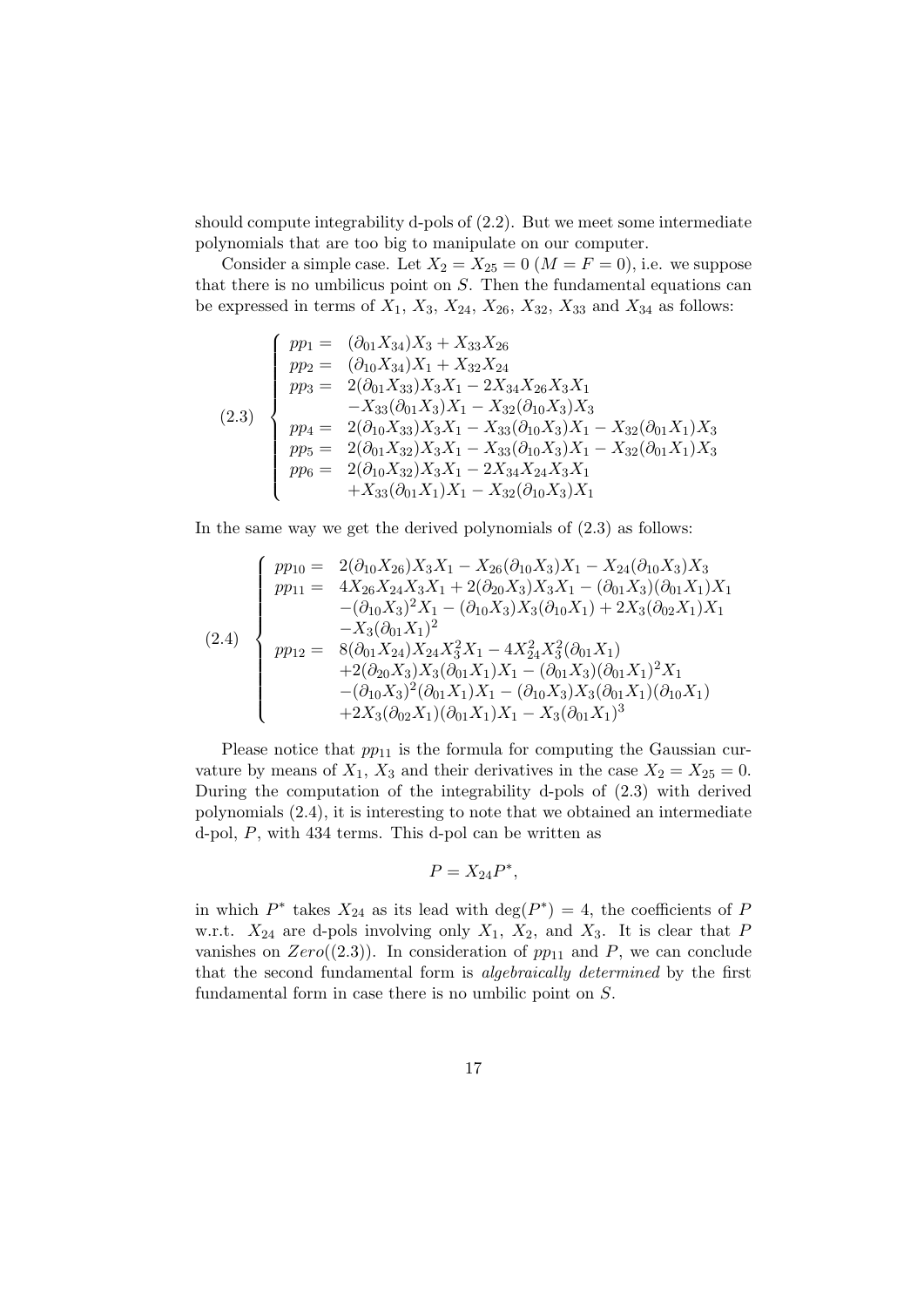**Remark 9.** If  $X_{24}$  is identical to zero, then S is developable.

Unfortunately, the passive char-set of (2.3) has not yet been obtained since we ran out of memory on a Sun-3/50 using REDUCE.

# 3 Examples

In order to control the size of intermediate expressions, the following strategies are quite helpful.

Formulate the hypothesis and conclusion of a theorem by means of moving frames on surfaces and put Gauss-Codazzi equations into the hypothesis set.

In the algorithm Charset, supposing that  $RS_i$  is empty at some stage i, then we try to compute a remainder of the conclusion d-pol w.r.t. the basic set  $BS_i$ . If this d-remainder is identical to 0, then this theorem is generically true under some non-degeneracy conditions (See Remark 6 in Section 1.6).

The following examples are chosen from [Chen, 1990].

**Example 1.** Show that, if a surface  $\vec{r} = \vec{r}(u, v)$  has two unequal constant principal curvatures, then the surface is a cylinder.

We may choose the parameters  $(u, v)$  as the lines of curvatures since the principal curvatures at every point on the surface are unequal. Hence the first and second fundamental forms are

$$
I = E du^2 + G dv^2 \quad and \quad II = L du^2 + N dv^2
$$

The conclusion can be expressed as

1. v-curves are straight lines, that is,

$$
\partial_{01}\vec{r} \times \partial_{02}\vec{r} = 0.
$$

2. the curvature of  $u$ -curves is a constant, that is,

$$
\partial_{10}\left(\frac{\partial_{10}\vec{r} \times \partial_{20}\vec{r}\,}{|\partial_{10}\vec{r}\,|^3}\right) = 0
$$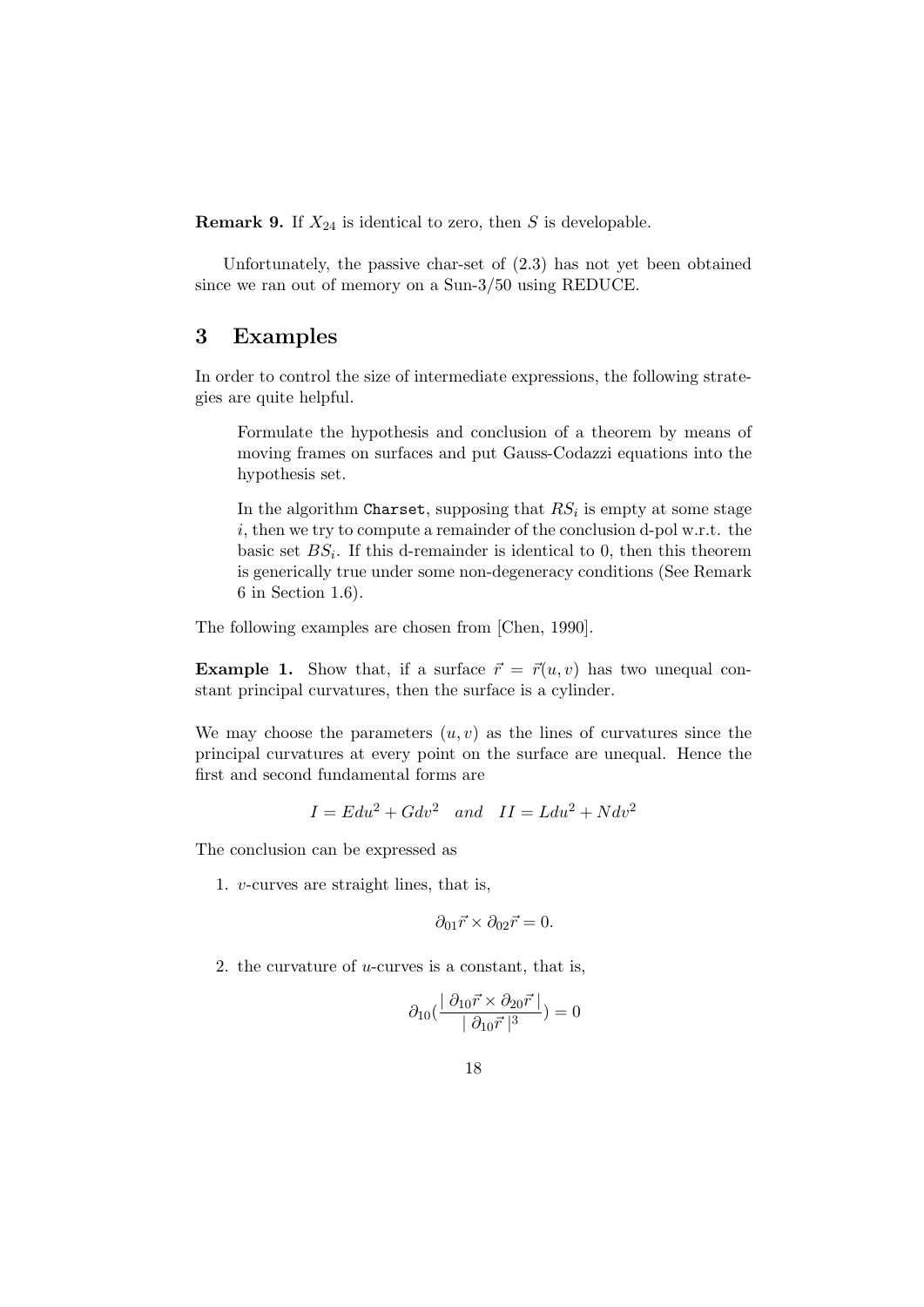and

$$
\partial_{01}(\frac{\mid\partial_{10}\vec{r}\times\partial_{20}\vec{r}\mid}{\mid\partial_{10}\vec{r}\mid^{3}})=0
$$

3. the torsion of  $u$ -curves is zero, that is,

$$
(\partial_{10}\vec{r} \times \partial_{20}\vec{r}) \cdot \partial_{30}\vec{r} = 0.
$$

Here  $| \, |$ ,  $\cdot$  and  $\times$  mean the length of a vector, dot product, and vector product , respectively.

From the assumption of this example we obtain the hypothesis set as follows  $\ddot{x}$ 

$$
(3.1)
$$
\n
$$
\begin{cases}\n p_1 = \ num(\partial_{10}(\frac{X_{24}}{X_1})) = 0 \\
 p_2 = \ num(\partial_{01}(\frac{X_{24}}{X_1})) = 0 \\
 p_3 = \ num(\partial_{10}(\frac{X_{26}}{X_3})) = 0 \\
 p_4 = \ num(\partial_{01}(\frac{X_{26}}{X_3})) = 0 \\
 p_5 = 2(\partial_{10}X_{26})X_3X_1 - X_{26}(\partial_{10}X_3)X_1 - X_{24}(\partial_{10}X_3)X_3 \\
 p_6 = 4X_{26}X_{24}X_3X_1 + 2(\partial_{20}X_3)X_3X_1 - (\partial_{01}X_3)(\partial_{01}X_1)X_1 \\
 -(\partial_{10}X_3)^2X_1 - (\partial_{10}X_3)X_3(\partial_{10}X_1) + 2X_3(\partial_{02}X_1)X_1 \\
 - X_3(\partial_{01}X_1)^2 \\
 p_7 = 8(\partial_{01}X_{24})X_{24}X_3^2X_1 - 4X_{24}^2X_3^2(\partial_{01}X_1) \\
 + 2(\partial_{20}X_3)X_3(\partial_{01}X_1)X_1 - (\partial_{10}X_3)(\partial_{01}X_1)^2X_1 \\
 -(\partial_{10}X_3)^2(\partial_{01}X_1)X_1 - (\partial_{10}X_3)X_3(\partial_{01}X_1)(\partial_{10}X_1) \\
 + 2X_3(\partial_{02}X_1)(\partial_{01}X_1)X_1 - X_3(\partial_{01}X_1)^3\n\end{cases}
$$

in which  $num(R)$  means the numerator of the rational expression  $R$ ,  $p_1$ ,  $p_2$ ,  $p_3$  and  $p_4$  imply that two principal curvatures of this surface are constants, and  $p_5$ ,  $p_6$ ,  $p_7$  are the Gauss-Codazzi equations of the surface.

By means of the fundamental equations of surface theory, the conclusion can be expressed in terms of  $[\vec{r}; \vec{r_u}, \vec{r_v}, \vec{n}]$  and Christoffel symbols of the second kind. Hence we have the following conclusion polynomials:

$$
c_1 = X_{15}
$$
  
\n
$$
c_2 = X_{26}
$$
  
\n
$$
c_3 = 2(\partial_{10}X_{24})X_{24}X_1^2 - 2X_{24}^2(\partial_{10}X_1)X_1
$$
  
\n
$$
+2(\partial_{10}X_{16})X_{16}X_1 - 3X_{16}^2(\partial_{10}X_1)
$$
  
\n
$$
c_4 = 2(\partial_{01}X_{24})X_{24}X_1^2 - 2X_{24}^2(\partial_{01}X_1)X_1
$$
  
\n
$$
+2(\partial_{01}X_{16})X_{16}X_1 - 3X_{16}^2(\partial_{01}X_1)
$$
  
\n
$$
c_5 = \sqrt{X_1}X_{29}X_{24}^2X_3 + \sqrt{X_3}(\partial_{10}X_{24})X_{16}
$$
  
\n
$$
-\sqrt{X_1}X_{24}X_{18}X_{16}X_3 - \sqrt{X_1}X_{24}(\partial_{01}X_{16})X_3
$$
  
\n
$$
-\sqrt{X_1}X_{24}X_{16}X_{12}X_3 + \sqrt{X_3}X_{24}X_{16}X_{12}
$$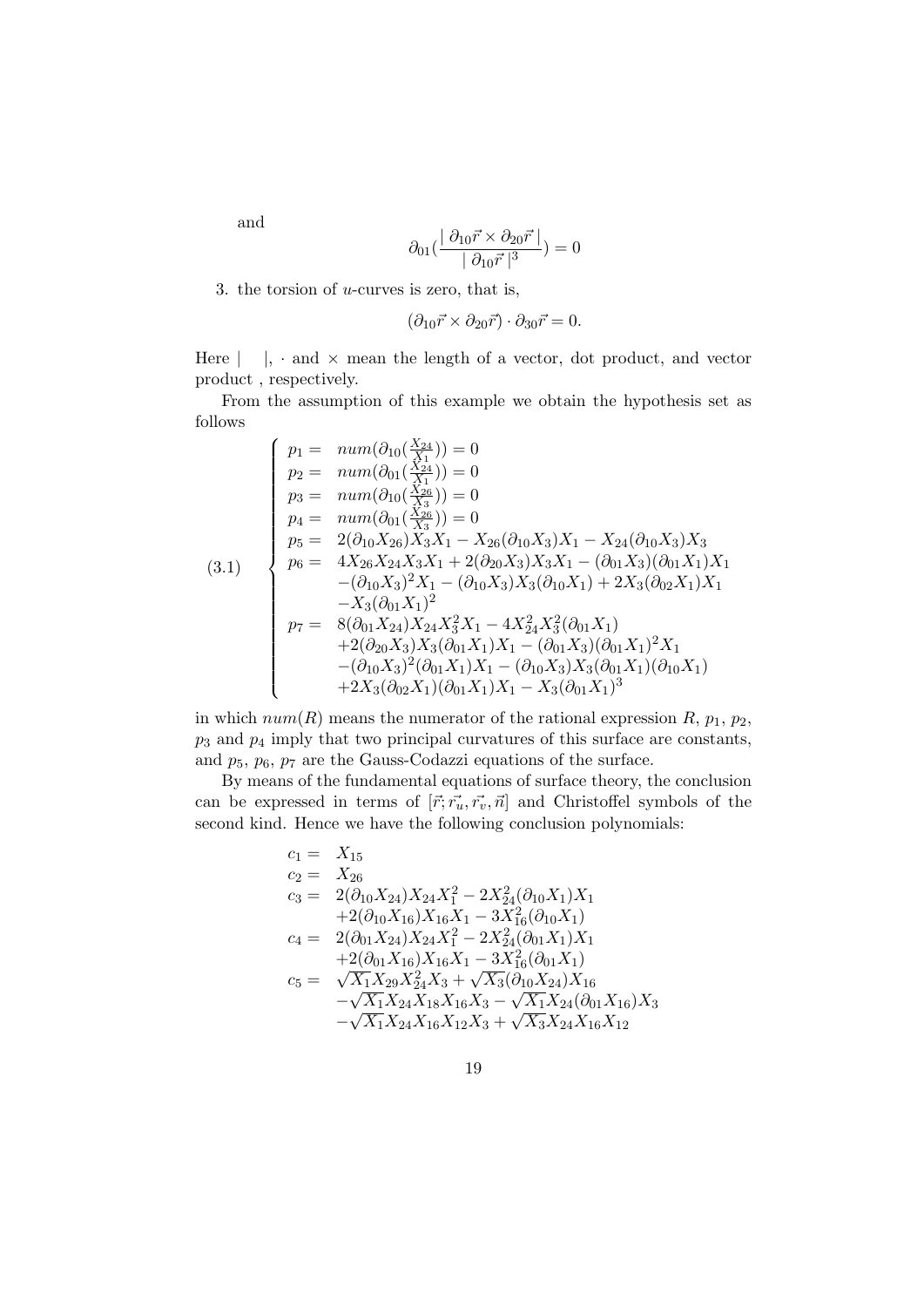in which  $X_{12} = \Gamma_{11}^1$ ,  $X_{15} = \Gamma_{22}^1$ ,  $X_{16} = \Gamma_{11}^2$  and  $X_{18} = \Gamma_{21}^2$ , moreover, we have  $X_{29} = b_2^1 = 0$  since  $M = F = 0$ . In the actual computation we may treat the square root  $\sqrt{X}$  as a new indeterminate satisfying  $\sqrt{X}^2 - X = 0$ .  $c_1$  and  $c_2$  mean that v-curves are straight lines,  $c_3$  and  $c_4$  imply that the curvatures of all  $u$ -curves are a single constant, and  $c_5$  implies that  $u$ -curves are planar curves.

Let us take the admissible ordering defined in Section 2. We may obtain the following char-set of the hypothesis set in accordance with the algorithm Charset

(3.2) 
$$
\begin{cases}\np_1 = X_{26} \\
p_2 = \partial_{01} X_{24} \\
p_3 = (\partial_{10} X_{24}) X_1 - X_{24} (\partial_{10} X_1) \\
p_4 = \partial_{10} X_3 \\
p_5 = \partial_{01} X_1\n\end{cases}
$$

All the remainders are identical to zero w.r.t. (3.2). In computing the char-set we remove some factors, e.g.  $X_{26}X_1 - X_{24}X_3$ , which are non-zero because the two principal curvatures are assumed to be unequal.

**Remark 10.** We get  $p_1 = X_{24}X_{26}$  from the algorithm Charset. If  $X_{24} = 0$ , then we may swap the positions of  $u$  and  $v$  in the conclusions.

**Example 2.** Assume that both  $S_1$  and  $S_2$  do not contain any umbiliciand have non-zero Gaussian curvatures. There is a map  $\phi$  between  $S_1$  and  $S_2$  which preserves the normal curvature with every tangent at every point. Prove that there exists a rigid motion such that  $S_1$  coincides with  $S_2$ .

Suppose that the principal directions at a point on  $S_1$  is in the direction of the parameter lines  $u = constant$  and  $v = constant$ . Hence the first and second fundamental forms of  $S_1$  are, resp.,

$$
I_1 = E_1 du^2 + G_1 dv^2
$$

and

$$
II_1 = L_1 du^2 + N_1 dv^2.
$$

Under the correspondence of  $\phi$ ,  $(u, v)$  is also a regular parametric system of  $S_2$ . Furthermore the *u*-curve and the *v*-curve of  $S_2$  are also the lines of curvature since  $\phi$  preserves principal curvatures at every point. Thus the first and second fundamental forms of  $S_2$  are, resp.,

$$
I_2 = E_2 du^2 + G_2 dv^2
$$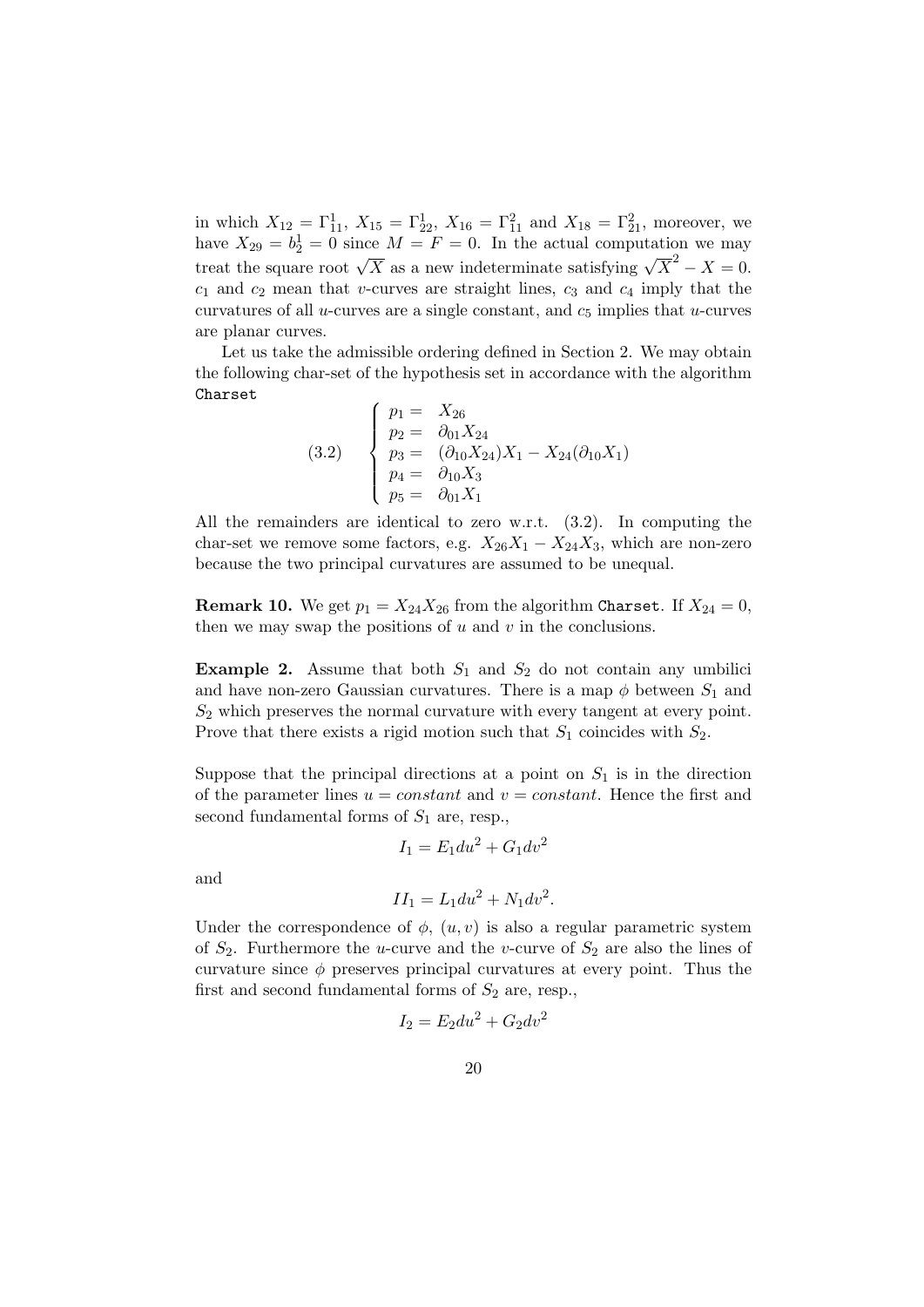$$
II_2 = L_2 dv^2 + N_2 dv^2.
$$

We can then formulate the hypothesis under such a choice of parameters as:

(3.3) 
$$
\frac{E_1 du^2 + G_1 dv^2}{L_1 du^2 + N_1 dv^2} = \frac{E_2 du^2 + G_2 dv^2}{L_2 du^2 + N_2 dv^2}.
$$

Let  $E_1 = X_1, G_1 = X_2, E_2 = X_3, G_2 = X_4, L_1 = X_5, N_1 = X_6, L_2 = X_7,$ and  $N_2 = X_8$ , then the hypothesis set is as follows

$$
(3.4)
$$
\n
$$
\begin{cases}\n p_1 = X_7X_1 - X_5X_3 \\
 p_2 = X_8X_2 - X_6X_4 \\
 p_3 = X_6X_1 + X_7X_2 - X_6X_3 - X_5X_4 \\
 p_4 = X_6(\partial_{01}X_1)X_1 - 2(\partial_{01}X_5)X_2X_1 + X_5X_2(\partial_{01}X_1) \\
 p_5 = 2(\partial_{10}X_6)X_2X_1 - X_6(\partial_{10}X_2)X_1 - X_5(\partial_{10}X_2)X_2 \\
 p_6 = X_8(\partial_{01}X_3)X_3 - 2(\partial_{01}X_7)X_4X_3 + X_7X_4(\partial_{01}X_3) \\
 p_7 = 2(\partial_{10}X_8)X_4X_3 - X_8(\partial_{10}X_4)X_3 - X_7(\partial_{10}X_4)X_4 \\
 p_8 = 4X_6X_5X_2X_1 + 2(\partial_{20}X_2)X_1 - (\partial_{01}X_2)(\partial_{01}X_1)X_1 \\
-(\partial_{10}X_2)^2X_1 - (\partial_{10}X_2)X_2(\partial_{10}X_1) \\
+2X_2(\partial_{02}X_1)X_1 - X_2(\partial_{01}X_1)^2 \\
 p_9 = 4X_8X_7X_4X_3 + 2(\partial_{20}X_4)X_4X_3 - (\partial_{01}X_4)(\partial_{01}X_3)X_3 \\
-(\partial_{10}X_4)^2X_3 - (\partial_{10}X_4)X_4(\partial_{10}X_3) \\
+2X_4(\partial_{02}X_3)X_3 - X_4(\partial_{01}X_3)^2\n\end{cases}
$$

where  $p_1$ ,  $p_2$ , and  $p_3$  are equivalent to  $(3.3)$ ,  $p_4$ ,  $p_5$ ,  $p_8$  and  $p_6$ ,  $p_7$ ,  $p_9$  are the Gauss-Codazzi equations of  $S_1$  and  $S_2$  respectively. By the fundamental theorem of the surface theory, the conclusions expressed in terms of  $X's$  are

(3.5) 
$$
c_1 = X_8 - X_6
$$

$$
c_2 = X_7 - X_5
$$

$$
c_3 = X_4 - X_2
$$

$$
c_4 = X_3 - X_1
$$

A char-set of the hypothesis set consists of seven d-pols of which the largest one has 22 terms. The remainders of all  $c_i$ 's are identical to zero w.r.t. the char-set. In the computation we remove all the factors  $X_5$ ,  $X_6$ ,  $X_7$ , and  $X_8$ since the Gaussian curvatures of  $S_1$  and  $S_2$  are non-zero.

**Example 3** If  $T$  is an isometric correspondence between two planes, then T is a rigid motion.

and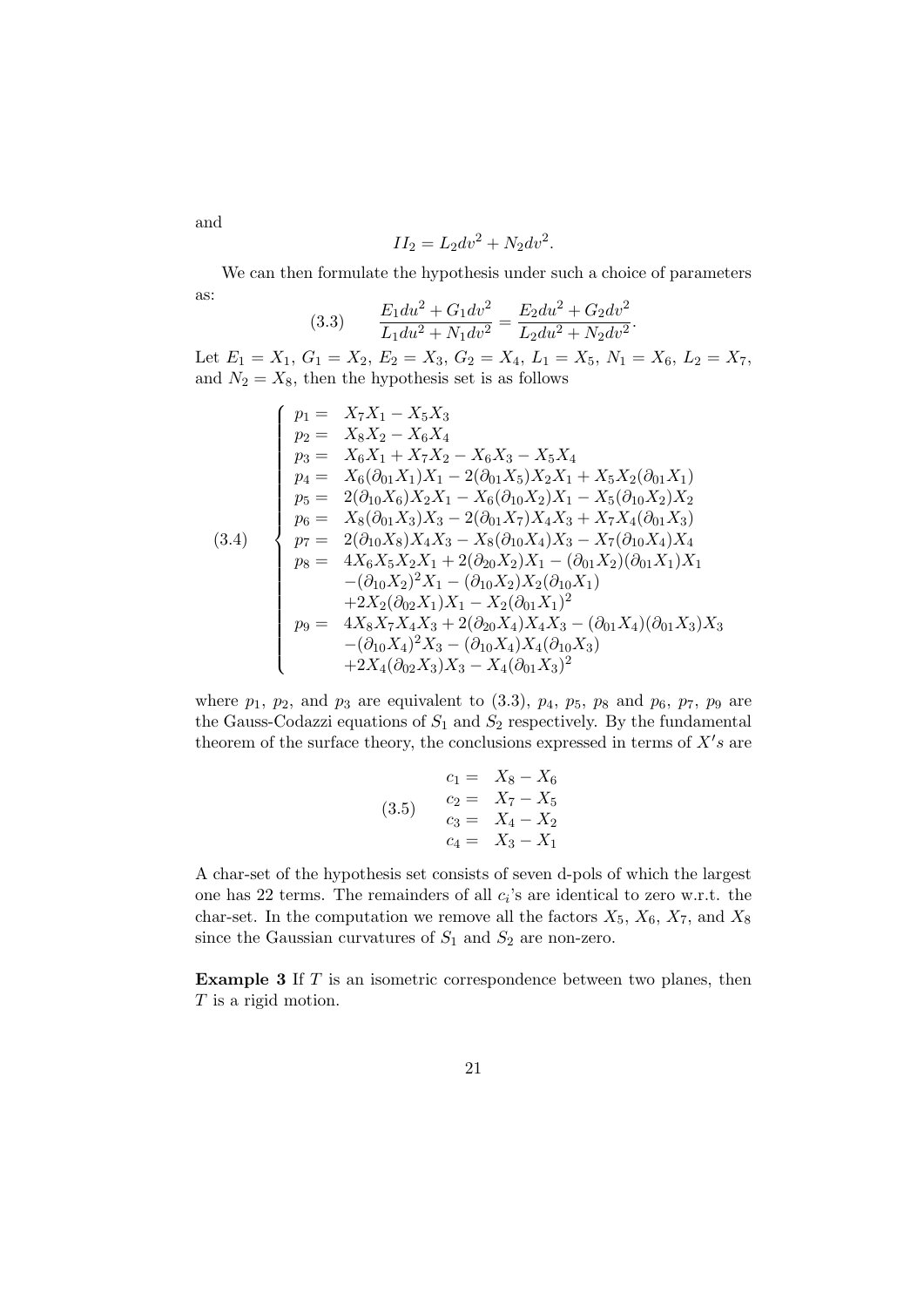Assume that the two planes are  $P_1$  and  $P_2$  with the first fundamental forms  $I_1 = du^2 + dv^2$  and  $I_2 = (dX_1)^2 + (dX_2)^2$  respectively. The mapping between these two parametric coordinates of  $P_1$  and  $P_2$  induced by T is

$$
(3.7) \quad\n\begin{cases}\nX_1 = X_1(u, v) \\
X_2 = X_2(u, v)\n\end{cases}
$$

Then the hypothesis set is made up of the following equations.

$$
(3.6) \quad\n\begin{cases}\n p_1 = \ (\partial_{10} X_2)^2 + (\partial_{10} X_1)^2 - 1 \\
 p_2 = (\partial_{01} X_2)^2 + (\partial_{01} X_1)^2 - 1 \\
 p_3 = (\partial_{10} X_2)(\partial_{01} X_2) + (\partial_{10} X_1)(\partial_{01} X_1)\n\end{cases}
$$

with a non-degenerate condition

$$
\frac{\partial(X_1, X_2)}{\partial(u, v)} \neq 0
$$

The conclusion d-pols are the nine d-pols

$$
c_1 = (\partial_{10} X_1)^2 + (\partial_{10} X_2)^2 - 1,
$$
  
\n
$$
c_2 = (\partial_{01} X_1)^2 + (\partial_{01} X_2)^2 - 1,
$$
  
\n
$$
c_3 = (\partial_{10} X_2)(\partial_{10} X_1) + (\partial_{01} X_2)(\partial_{01} X_1),
$$
  
\n
$$
c_4 = \partial_{20} X_1 \quad c_5 = \partial_{02} X_1 \quad c_6 = \partial_{11} X_1,
$$
  
\n
$$
c_7 = \partial_{20} X_2 \quad c_8 = \partial_{02} X_2 \quad c_9 = \partial_{11} X_2,
$$

where  $c_1$ ,  $c_2$  and  $c_3$  imply that the Jacobian matrix of  $X_1(u, v)$  and  $X_2(u, v)$ is orthogonal.  $c_4 \ldots c_9$  imply that each entry of this matrix is a constant.

The char-set of the hypothesis set is  $\{(\partial_{01}X_1)^2 + (\partial_{10}X_1)^2 - 1, \partial_{20}X_1, p_1, p_3\},\$ in which  $\partial_{20}X_1$  is a factor of the following d-pol that is obtained by computing integrability d-pols

$$
(\partial_{10}X_1)(\partial_{20}X_1)((\partial_{10}X_1)(\partial_{01}X_2) - (\partial_{10}X_2)(\partial_{01}X_1))
$$

The third factor is non-zero since it is just the non-degenerate condition. If the first one is zero, then we get the hypothesis set as follows:

(3.9) 
$$
\begin{cases} (\partial_{01}X_2)^2 - 1 = 0 \\ \partial_{10}X_2 = 0 \\ \partial_{10}X_1 = 0 \\ (\partial_{10}X_1)^2 - 1 = 0 \end{cases}
$$